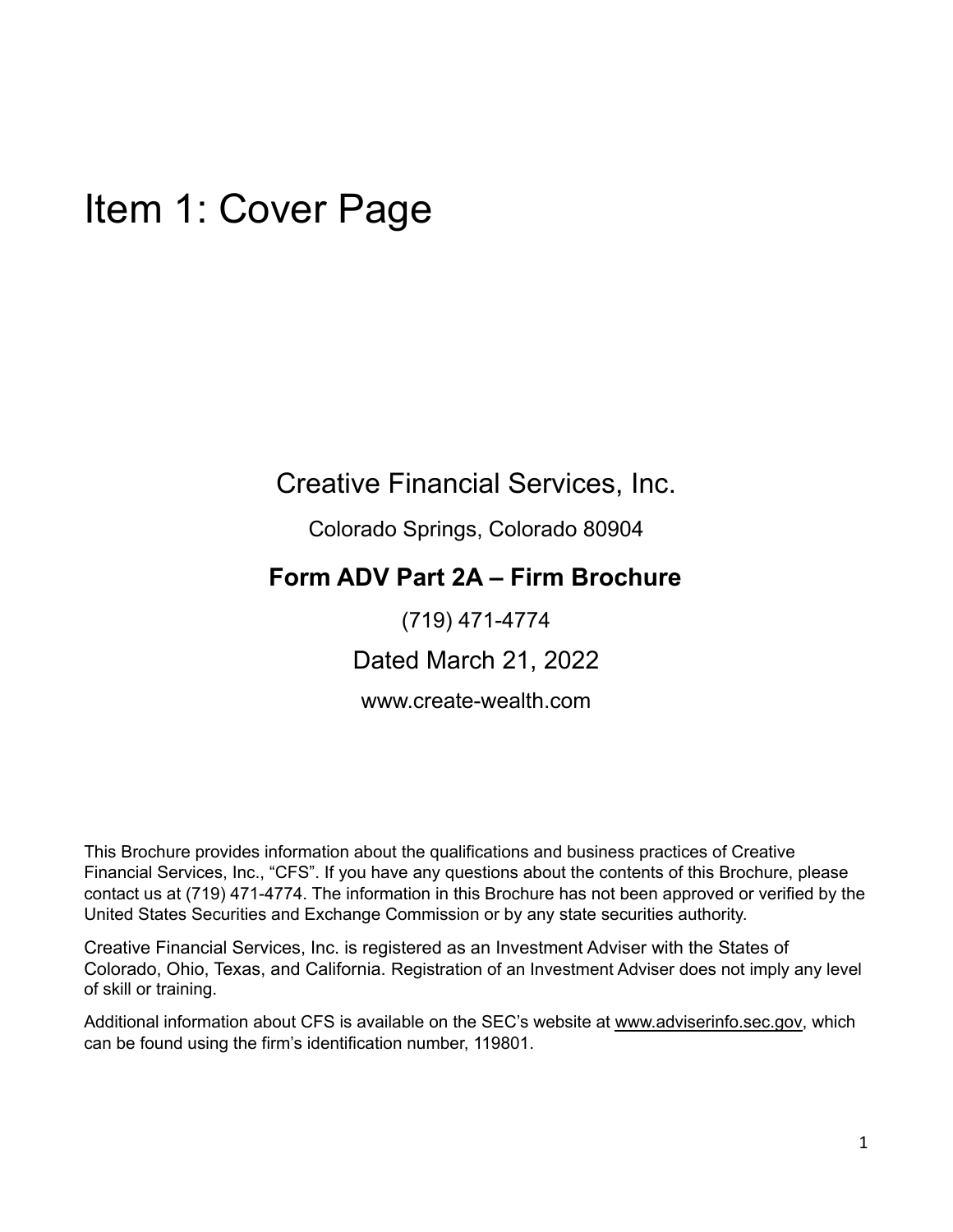# Item 2: Material Changes

The last annual update of this brochure was filed on February 26, 2021. The following changes have been made to this version of the Disclosure Brochure:

- Jill Isbell was hired as a Financial Planner with Origin Financial in June 2021. Items 10 and 19 of this brochure, as well as the brochure supplement (Part 2B), have been updated with detailed information.
- Item 5 has been amended to disclose an increase in the minimum annual fee for Ongoing Financial Planning.
- The tiers have been restructured in the asset-based fee table in Item 5.
- Items 4 and 5 have been updated to disclose details around our High Level Financial Plan service.

#### Future Changes

From time to time, we may amend this Disclosure Brochure to reflect changes in our business practices, changes in regulations, and routine annual updates as required. Either this complete Disclosure Brochure or a Summary of Material Changes shall be provided to each Client annually and if a material change occurs in the business practices of Creative Financial Services, Inc.

At any time, you may view the current Disclosure Brochure online at the SEC's Investment Adviser Public Disclosure website at http://www.adviserinfo.sec.gov by searching for our firm name or by our CRD number, 119801.

You may also request a copy of this Disclosure Brochure at any time, by contacting us at (719) 471-4774.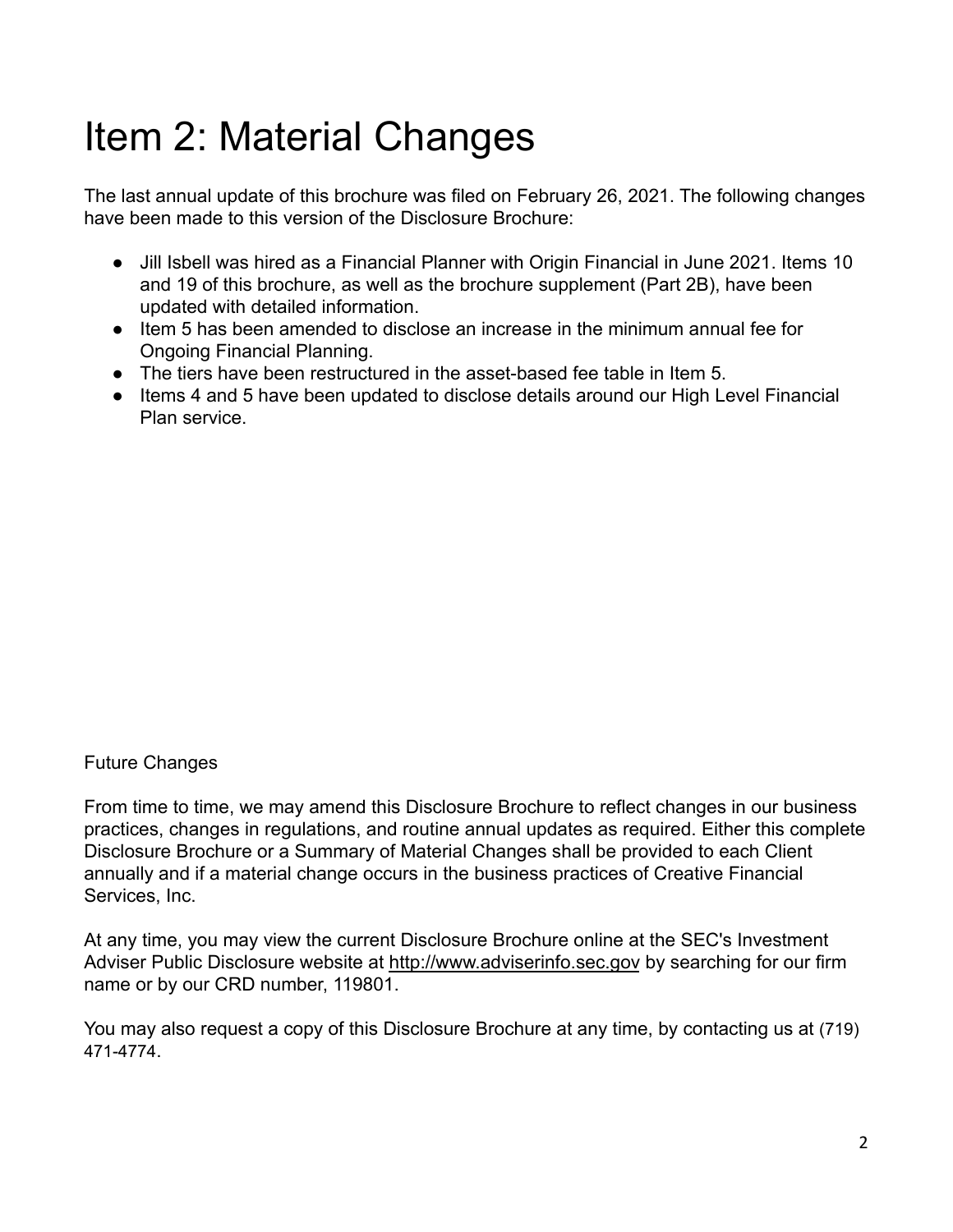## Item 3: Table of Contents

### **Contents**

| Item 1: Cover Page                                                                             | 1              |
|------------------------------------------------------------------------------------------------|----------------|
| <b>Item 2: Material Changes</b>                                                                | $\mathbf 2$    |
| <b>Item 3: Table of Contents</b>                                                               | 3              |
| <b>Item 4: Advisory Business</b>                                                               | 4              |
| Item 5: Fees and Compensation                                                                  | $\overline{7}$ |
| Item 6: Performance-Based Fees and Side-By-Side Management                                     | 9              |
| Item 7: Types of Clients                                                                       | 10             |
| Item 8: Methods of Analysis, Investment Strategies and Risk of Loss                            | 10             |
| Item 9: Disciplinary Information                                                               | 13             |
| Item 10: Other Financial Industry Activities and Affiliations                                  | 13             |
| Item 11: Code of Ethics, Participation or Interest in Client Transactions and Personal Trading | 14             |
| Item 12: Brokerage Practices                                                                   | 16             |
| Item 13: Review of Accounts                                                                    | 19             |
| Item 14: Client Referrals and Other Compensation                                               | 20             |
| Item 15: Custody                                                                               | 21             |
| Item 16: Investment Discretion                                                                 | 21             |
| Item 17: Voting Client Securities                                                              | 22             |
| Item 18: Financial Information                                                                 | 22             |
| Item 19: Requirements for State-Registered Advisers                                            | 22             |
| Form ADV Part 2B - Brochure Supplement for Jill Isbell                                         | 26             |
| Form ADV Part 2B - Brochure Supplement for Paulette Hubbard                                    | 30             |
| Form ADV Part 2B - Brochure Supplement for Rebecca Miller                                      | 34             |
| Form ADV Part 2B - Brochure Supplement for Shari Carlson                                       | 37             |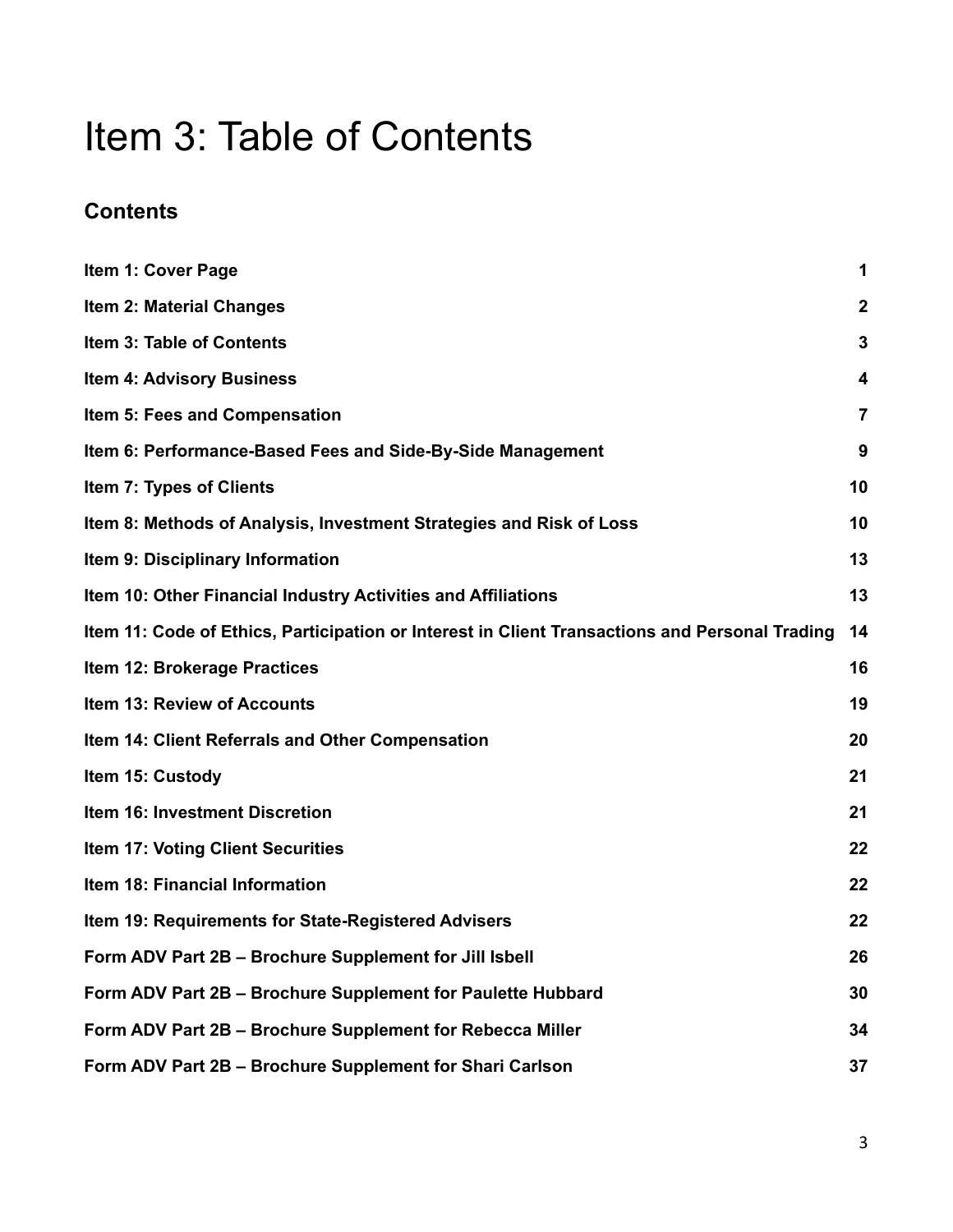# Item 4: Advisory Business

### **Description of Advisory Firm**

Creative Financial Services, Inc. is registered as an Investment Adviser with our home State of Colorado, as well as with the States of Ohio, Texas, and California. We were originally incorporated in Ohio on August 2, 1999. Prior to this date, CFS was not incorporated and operated as a Sole Proprietorship. Jill Isbell is 100% owner of CFS. CFS currently reports \$57,054,555 in discretionary and \$0 non-discretionary Assets Under Management as of December 31, 2021.

### **Types of Advisory Services**

#### **Ongoing Financial Planning**

This service involves working one-on-one with a planner over an extended period of time. By paying a fixed fee, Clients get to work with a planner who will work with them to develop and implement their plan. The planner will monitor the plan, recommend any changes and ensure the plan is up to date.

Upon desiring a comprehensive plan, a Client will be taken through establishing their goals and values around money. They will be required to provide information to help complete the following areas of analysis: net worth, cash flow, insurance, credit scores/reports, employee benefits, retirement planning, insurance, investments, college planning, and estate planning. Once the Client's information is reviewed, their plan will be built and analyzed, and then the findings, analysis and potential changes to their current situation will be reviewed with the Client. Clients subscribing to this service will receive a written or an electronic report, providing the Client with a detailed financial plan designed to achieve his or her stated financial goals and objectives. If a follow-up meeting is required, we will meet at the Client's convenience. The plan and the Client's financial situation and goals will be monitored throughout the year and follow-up phone calls and emails will be made to the Client to confirm that any agreed upon action steps have been carried out. On an annual basis, there will be a full review of this plan to ensure its accuracy and ongoing appropriateness. Any needed updates will be implemented at that time.

### **High Level Financial Plan**

We offer financial planning on a one-time engagement for clients who do not require a comprehensive ongoing relationship. This service involves working one-on-one with a planner for the duration of the plan (typically 3 months). The financial planning process begins with a discussion and prioritization of the client's financial goals for the plan. A written or electronic draft of the project will then be presented to the client. The project may then be adjusted to reflect the desired outcome and a completed plan will be delivered to the client. Once the plan is delivered, the client is responsible for the implementation, monitoring and adjusting the plan, and no follow up advice is provided. Investment Management is not provided to One-Time Comprehensive Financial Plan Clients.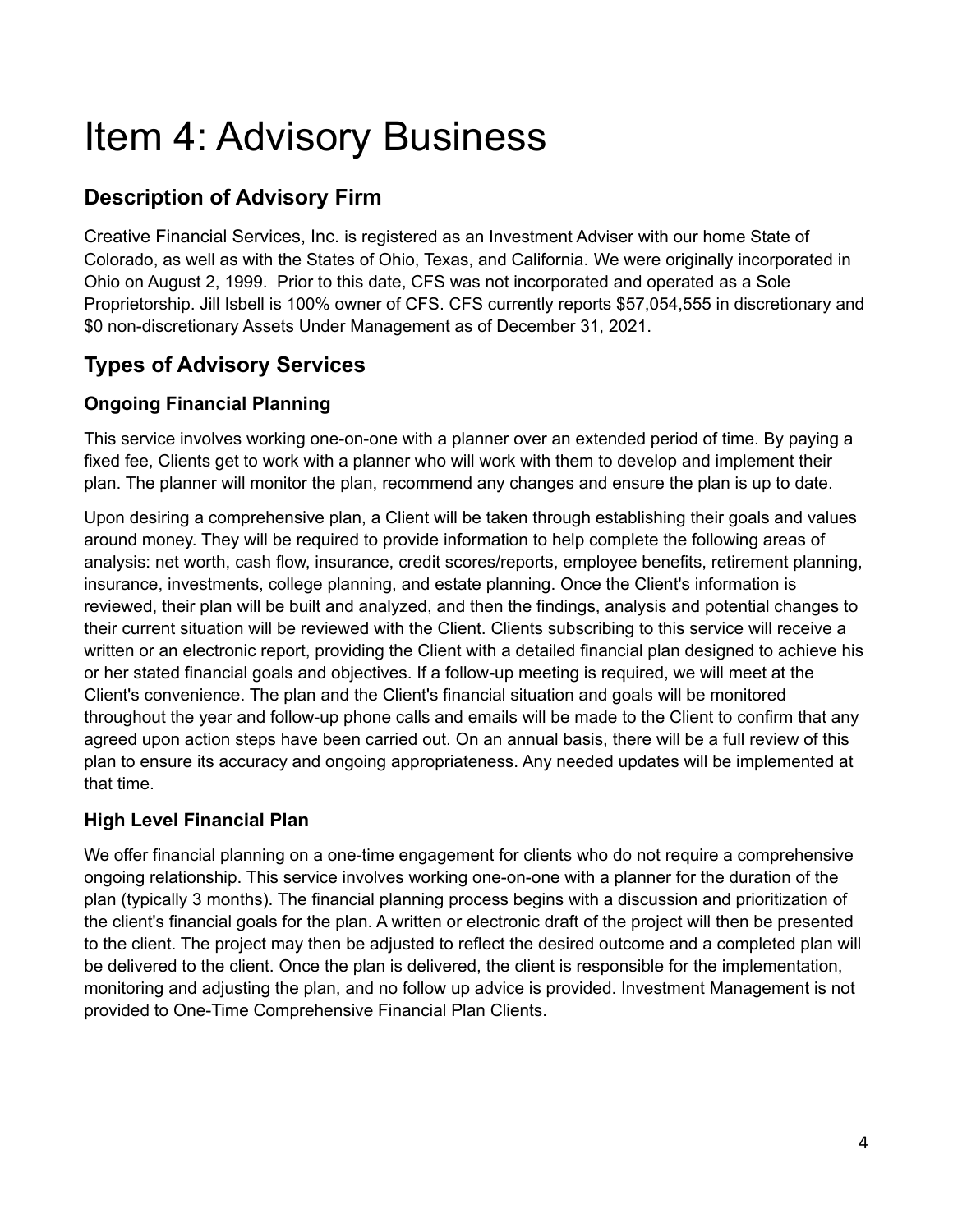#### **Project Based Financial Planning Services**

We provide financial planning services on topics such as retirement planning, risk management, college savings, cash flow, debt management, work benefits, and estate and incapacity planning.

Financial planning involves an evaluation of a Client's current and future financial state by using currently known variables to predict future cash flows, asset values, and withdrawal plans. The key defining aspect of financial planning is that through the financial planning process, all questions, information, and analysis will be considered as they affect and are affected by the entire financial and life situation of the Client. Clients purchasing this service will receive a written or an electronic report, providing the Client with a detailed financial plan designed to achieve his or her stated financial goals and objectives.

In general, the financial plan will address various areas of concern. The Client and advisor will work together to select specific areas to cover.

#### **Investment Management Services (CFS Manages Assets)**

We are in the business of managing individually tailored investment portfolios. Our firm provides continuous advice to a Client regarding the investment of Client funds based on the individual needs of the Client. Through personal discussions in which goals and objectives based on a Client's particular circumstances are established, we develop a Client's personal investment policy or an investment plan with an asset allocation target and create and manage a portfolio based on that policy and allocation targets. We will also review and discuss a Client's prior investment history, as well as family composition and background.

Account supervision is guided by the stated objectives of the Client (e.g., maximum capital appreciation, growth, income, or growth, and income), as well as tax considerations. Clients may impose reasonable restrictions on investing in certain securities, types of securities, or industry sectors. Fees pertaining to this service are outlined in Item 5 of this brochure.

#### **Investment Management Services Through the Use of Sub-Advisors (TAMPs)**

We offer the use of Sub-Advisors (TAMPs) for portfolio management services. We assist Clients in selecting an appropriate allocation model, completing the Sub-Advisor's investor profile questionnaire, interacting with the Sub-Advisor and reviewing the Sub-Advisor. Our review process and analysis of outside managers is further discussed in Item 8 of this Form ADV Part 2A. Additionally, we will meet with the Client on a periodic basis to discuss changes in their personal or financial situation, suitability, and any new or revised restrictions to be applied to the account. Fees pertaining to this service are outlined in Item 5 of this brochure.

#### **SEI Investments Company ("SEI")**

Our firm recommends that certain clients allocate investment assets among the various mutual funds and exchange traded fund ("ETF") asset allocation models, underlying mutual funds and ETFs, and/or independent investment manager programs offered through SEI Investments Company ("SEI"). SEI is a global asset management company and sponsor of its own proprietary mutual funds. SEI Private Trust Company ("SEI Trust"), a subsidiary of SEI, serves as custodian for each SEI account (SEI and SEI Trust collectively referred to as "SEI"). SEI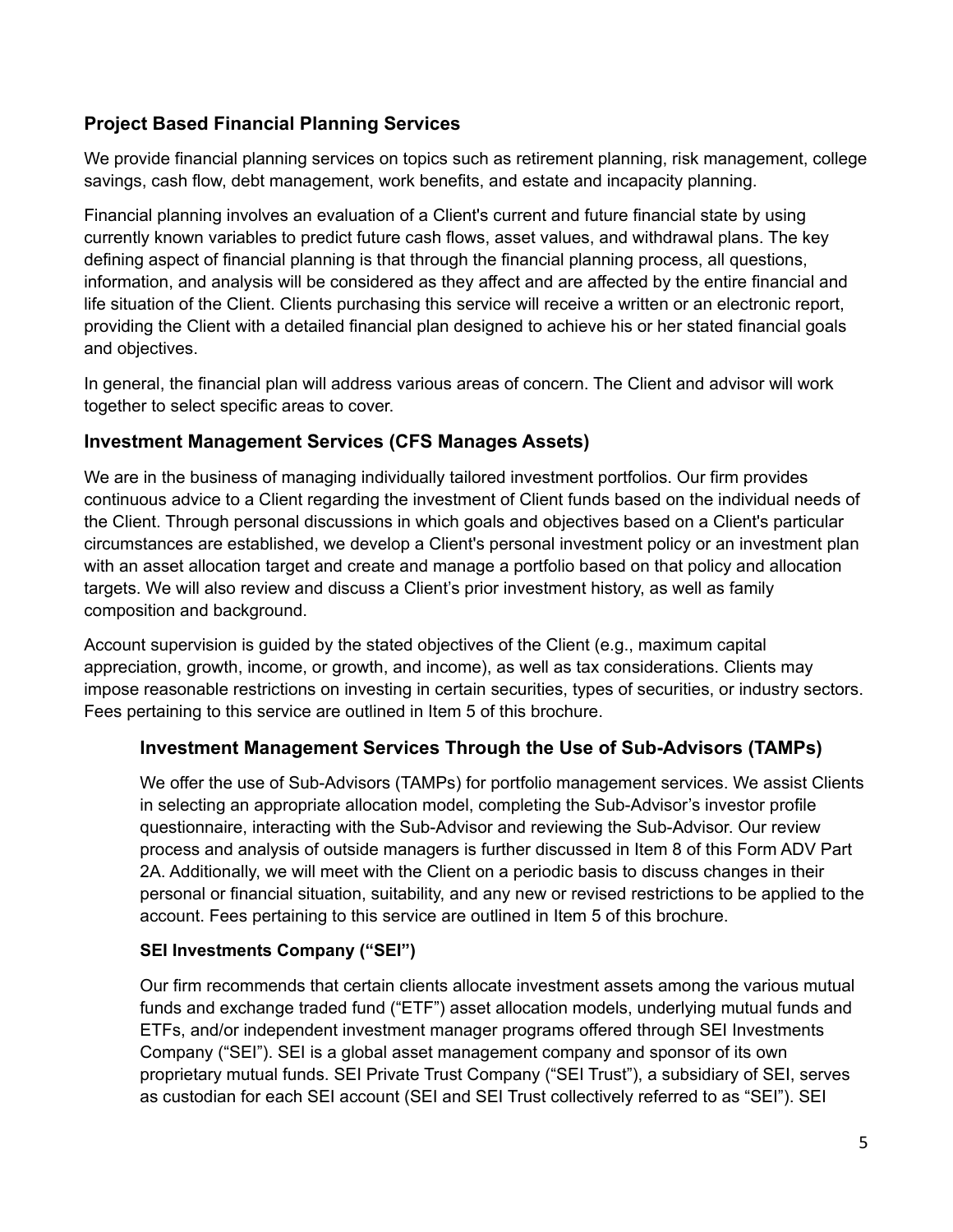provides each client with reporting services, including consolidated monthly statements, quarterly performance reports, and year-end tax reports. SEI enables investment advisers such as our firm to offer our clients mutual fund asset allocation models, underlying individual mutual funds, ETFs, and investment management programs that are not otherwise available to the general public. As part of its overall investment management program, SEI offers quarterly rebalancing of each client's investment assets for the purpose of maintaining the assets in accordance with the client's previously designated percentage (%) asset allocations for the SEI account, if elected by the client. If a client desires automatic account rebalancing, he/she must first provide such authorization directly to our firm, who will then advise SEI accordingly. If the client selects a customized model rather than an SEI asset allocation model, the client's account will not be eligible for automatic rebalancing by SEI. In this case, our firm will provide recommendations for rebalancing based on the client's goals and objectives. Our firm shall not remove client accounts from SEI to another program without the client's consent. The fees charged by SEI are exclusive of, and in addition to, our firm's investment management fee. In addition to our firm's investment management fee, the client, relative to all mutual fund and ETF purchases, shall also incur charges imposed at the mutual fund level and ETF level (e.g., management fees and other fund expenses).

Our firm intends to primarily allocate investment management assets of our client accounts among various investment management programs offered through SEI Investments Company ("SEI") and various independent investment managers on a non-discretionary basis in accordance with the investment objectives of our client.

In order for us to manage your assets, you will be required to enter into an investment advisory agreement with CFS and an agreement with SEI. The agreements will set forth the terms and conditions of our relationship, including the amount of your investment advisory fee. You will retain all rights of ownership on your account, including the right to withdraw securities or cash, however CFS may vote proxies. In addition, you will also have the ability to impose restrictions on investing in certain securities or types of securities at the time you open an account.

#### **Client Tailored Services and Client Imposed Restrictions**

We offer the same suite of services to all of our Clients. However, specific Client financial plans and their implementation are dependent upon the Client Investment Policy Statement which outlines each Client's current situation (income, tax levels, and risk tolerance levels) and is used to construct a Client specific plan to aid in the selection of a portfolio that matches restrictions, needs, and targets.

Clients are able to specify, within reason, any limitations they would like to place on discretionary authority as it pertains to individual securities and/or sectors that will be traded in their account, by notating these items on the executed advisory agreement.

#### **Wrap Fee Programs**

We do not participate in wrap fee programs.

#### **CCR Section 260.235.2 Disclosure**

For Clients who receive our Financial Planning services, we must state when a conflict exists between the interests of our firm and the interests of our Client. The Client is under no obligation to act upon our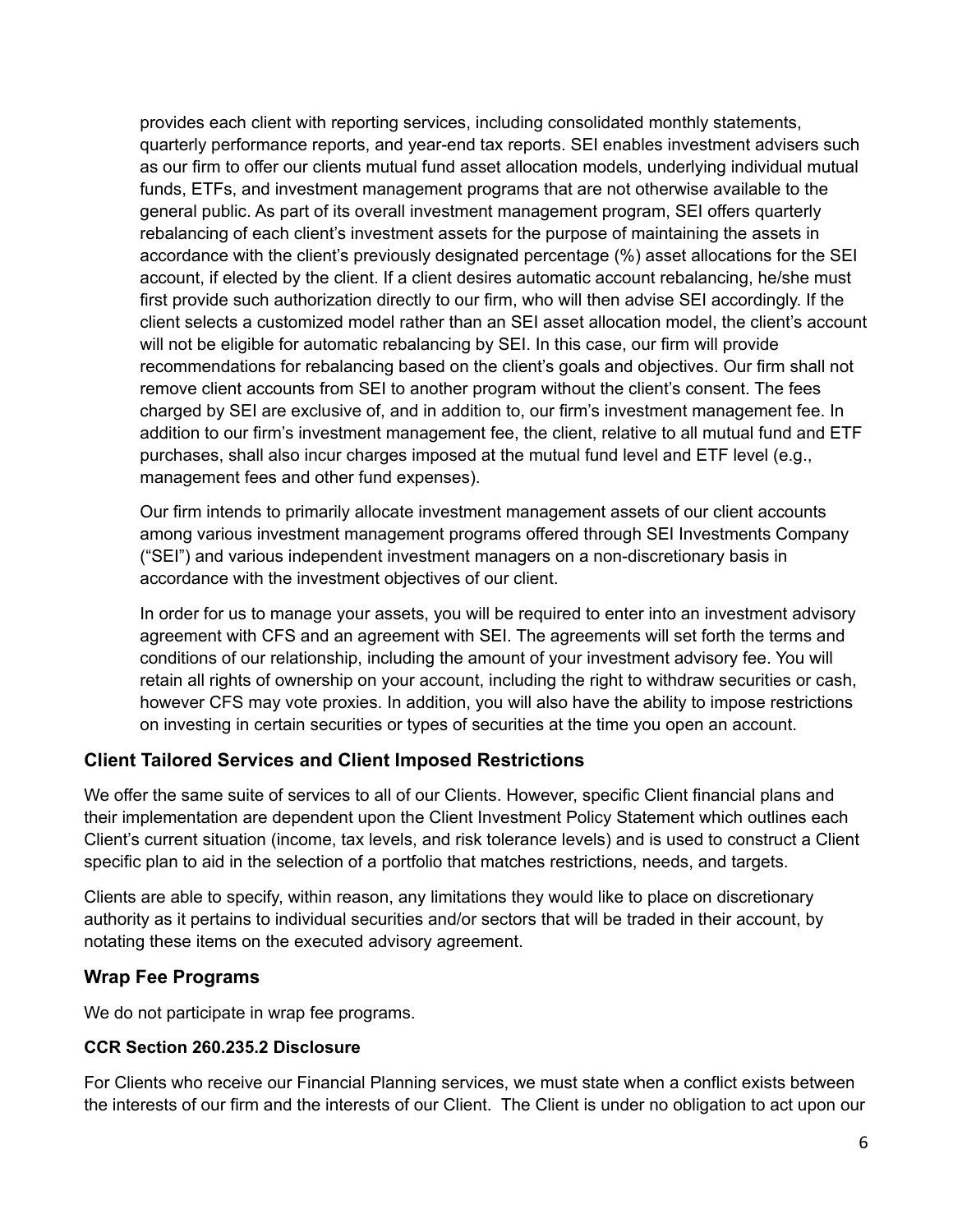recommendation. If the Client elects to act on any of the recommendations, the Client is under no obligation to effect the transaction through our firm.

## Item 5: Fees and Compensation

Please note, unless a Client has received the firm's Disclosure Brochure at least 48 hours prior to signing the investment advisory contract, the investment advisory contract may be terminated by the Client within five (5) business days of signing the contract without incurring any advisory fees. How we are paid depends on the type of advisory service we are performing. Please review the fee and compensation information below.

An initial 30-minute consultation for prospective clients will be offered at no charge.

#### **Investment Management Services**

Our advisory fee is based on the market value of the assets under management\* and is calculated as follows:

| <b>Account Value</b>       | <b>Annual Advisory Fee</b> |
|----------------------------|----------------------------|
| $$1,000 - $1,000,000$      | 1.00%                      |
| $$1,000,001 - $3,000,000$  | 0.75%                      |
| $$3,000,001 - $6,000,000$  | 0.50%                      |
| $$6,000,001 - $10,000,000$ | 0.25%                      |
| \$10,000,001 and Above     | 0.10%                      |

For accounts using Charles Schwab as the Custodian: The annual fees are prorated and paid in arrears on a quarterly basis. The advisory fee is a tiered fee and is calculated by assessing the percentage rates using the predefined levels of assets as shown in the above chart. The annual fees are based on the average daily balance over the previous quarter. For example, an account valued at \$2,000,000 would pay an effective fee of 0.79% with the annual fee of \$15,875. The quarterly fee is determined by the following calculation: ((\$750,000 x 1.00%) + (\$500,000 x 0.75%) + (\$500,000 x  $0.65\%$ ) + (\$250,000 x  $0.55\%$ ) ÷ 4 = \$3,968.75. No increase in the annual fee shall be effective without agreement from the Client by signing a new agreement or amendment to their current advisory agreement.

For accounts using SEI as the Custodian: The annual fees are prorated and paid in arrears on a monthly basis. The advisory fee is a tiered fee and is calculated by assessing the percentage rates using the predefined levels of assets as shown in the above chart. The annual fees are based on the average daily balance over the previous month. For example, an account valued at \$2,000,000 would pay an effective fee of 0.79% with the annual fee of \$15,875. The monthly fee is determined by the following calculation:  $((\$750,000 \times 1.00\%) + (\$500,000 \times 0.75\%) + (\$500,000 \times 0.65\%) + (\$250,000 \times$  $0.55\%$ ) ÷ 12 = \$1322.92\*. No increase in the annual fee shall be effective without agreement from the Client by signing a new agreement or amendment to their current advisory agreement. *\*A minimum fee of \$8.50 per account, per month will apply for accounts held at SEI. This minimum fee is usually covered by the asset-based fee disclosed in the table above.*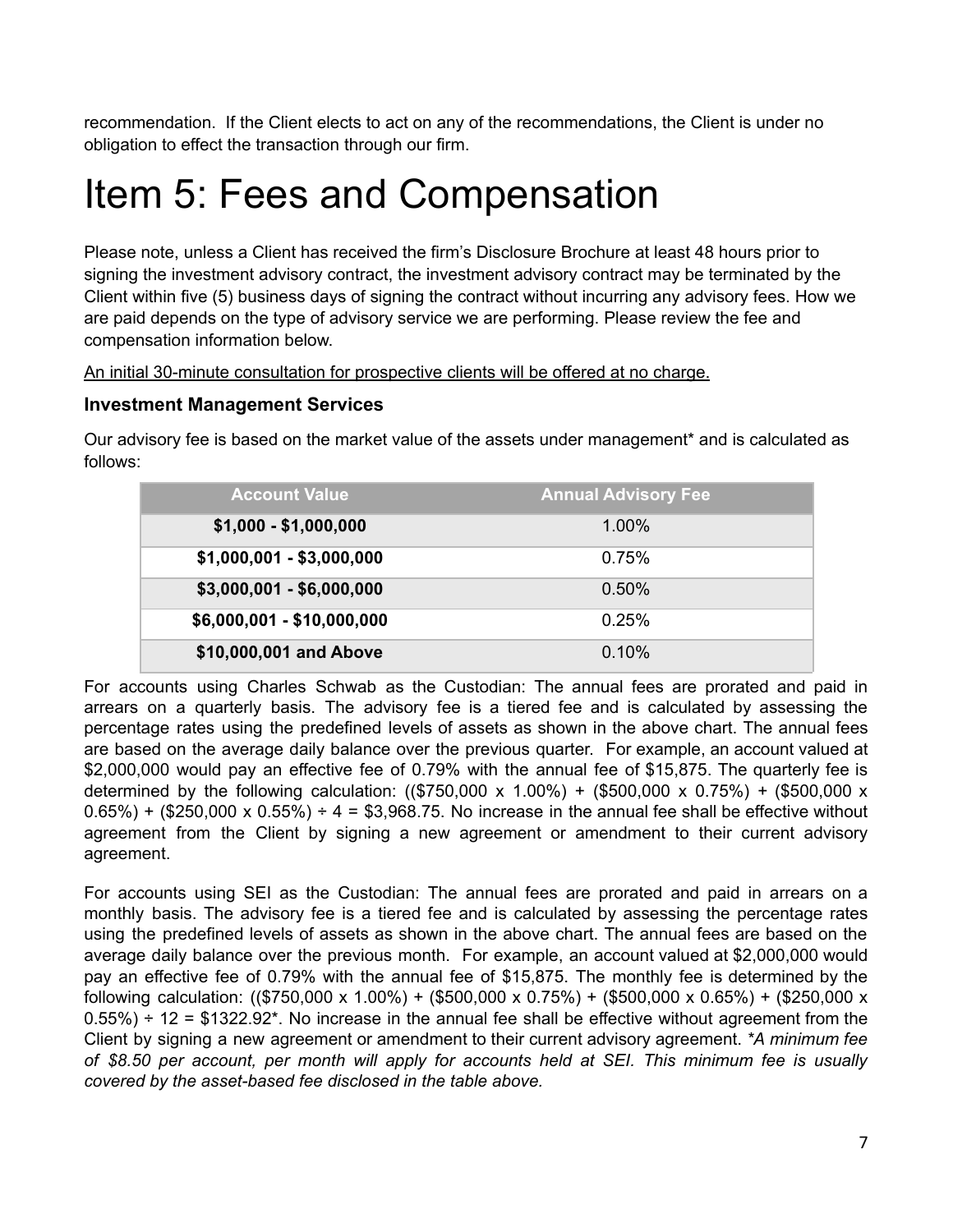*Please note: Clients engaging CFS for both Investment Management Services and Ongoing Financial Planning will have their asset-based fees applied toward their ongoing financial planning fees. For example, if a Client pays \$150 in monthly asset-based fees, their monthly planning fee would be \$50.*

Advisory fees are directly debited from Client accounts by CFS when no sub-advisor is used. When a Sub-Advisor is used the annual fees are prorated and paid in arrears on either a monthly or quarterly basis, depending on the Sub-Advisor used. The Sub-Advisor will debit the Client's account for both the Sub-Advisor's fee, and Creative Financial Service's advisory fee, and will remit the fee to Creative Financial Services, Inc. The above fee schedule includes the Sub-Advisor's fee. Total fees charged by both parties will not exceed 3% of the client's assets under management. No increase in the annual fee shall be effective without agreement from the Client by signing a new agreement or amendment to their current advisory agreement.

Accounts initiated or terminated during a calendar quarter will be charged a prorated fee based on the amount of time remaining in the billing period. An account may be terminated with written notice at least 15 calendar days in advance. Since fees are paid in arrears, no refund will be needed upon termination of the account.

#### **Ongoing Financial Planning**

Ongoing Financial Planning consists of an upfront fee of \$1,500 and an ongoing fee that is paid quarterly in advance, at the rate of \$250 per month. The fee may be negotiable in certain cases. Fees for this service may be paid by electronic funds transfer, credit, or check. This service may be terminated with 30 days' notice. Upon termination of any agreement, the fee will be prorated, and any prepaid, unearned fee will be refunded to the Client.

*Clients engaging CFS for both Investment Management Services and Ongoing Financial Planning will have their asset-based fees applied toward their ongoing financial planning fees. For example, if a Client pays \$150 in monthly asset-based fees, their monthly planning fee would be \$50.*

The upfront portion of the Comprehensive Financial Planning fee is for Client onboarding, data gathering, and setting the basis for the financial plan. This work will commence immediately after the fee is paid, and will be completed within the first 30 days of the date the fee is paid. Therefore, the upfront portion of the fee will not be paid more than 6 months in advance.

#### **High Level Financial Plan**

The fee for a High Level Financial Plan is \$1,750. The fee is negotiable. The fee is due at the beginning of the process, however, CFS will not bill an amount above \$500.00 more than 6 months in advance. Fees for this service may be paid by electronic funds transfer or check. In the event of early termination any prepaid but unearned fees will be refunded to the Client and any completed deliverables of the project will be provided to the Client and no further fees will be charged.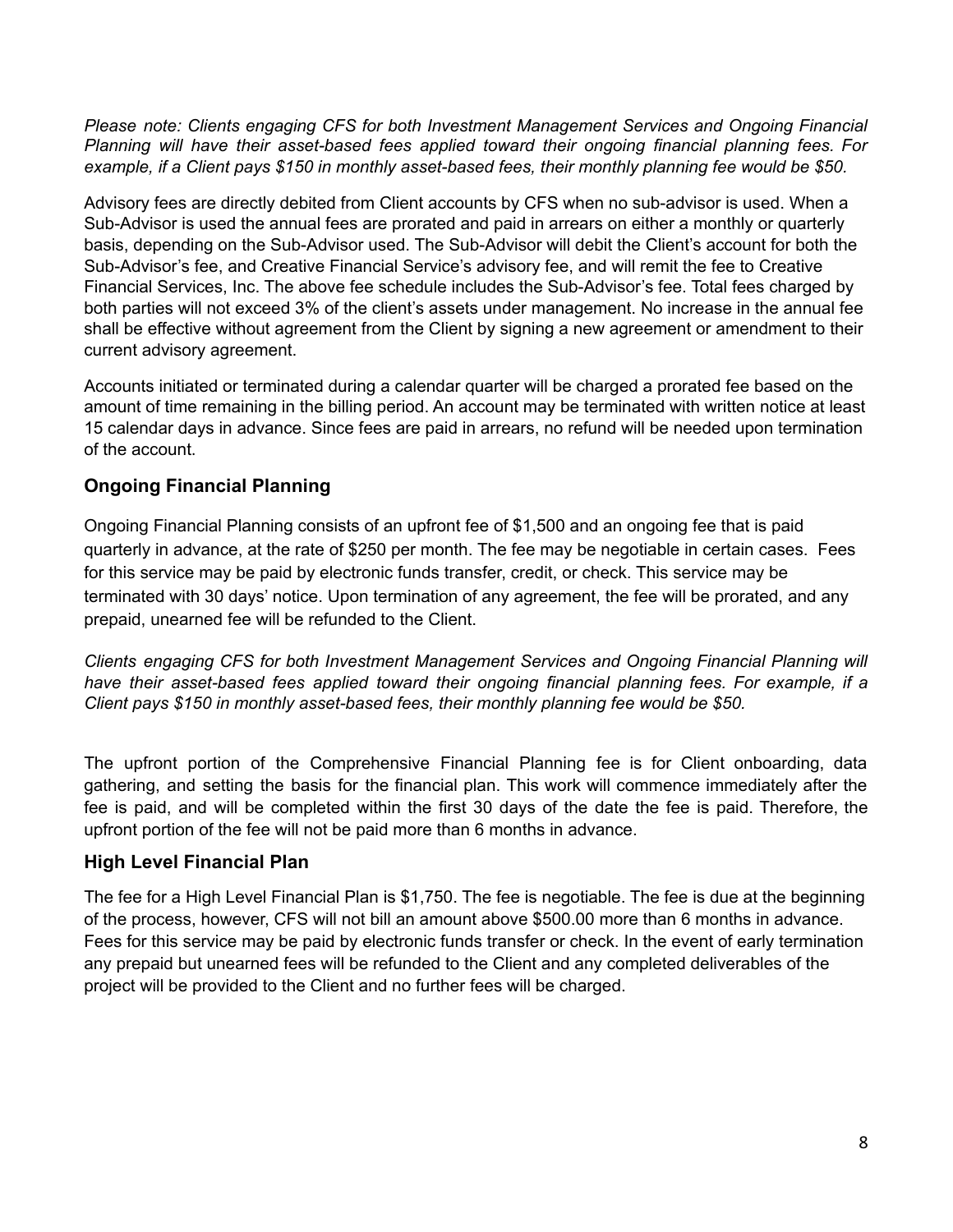#### **Financial Planning Fixed Fee**

Financial Planning will generally be offered on a fixed fee basis. The fixed fee will be agreed upon before the start of any work. The fixed fee can range between \$2,400 and \$10,000 based upon complexity. Half of the financial planning fee is due at the beginning of the process and the remainder is due upon delivery of the financial plan and recommendations. CFS will not bill an amount above \$500.00 more than 6 months in advance. Fees for this service may be paid by electronic funds transfer, credit card, or check. In the event of early termination any prepaid but unearned fees will be refunded to the Client and any completed deliverables of the project will be provided to the Client and no further fees will be charged.

#### **Financial Planning Hourly Fee**

Hourly Financial Planning engagements are offered at a rate of \$350 per hour. The fee may be negotiable in certain cases and is due at the completion of the engagement. In the event of early termination by the Client, any fees for the hours already worked will be due. Fees for this service may be paid by electronic funds transfer or check, or credit card.

#### **Other Types of Fees and Expenses**

Our fees are exclusive of brokerage commissions, transaction fees, and other related costs and expenses which may be incurred by the Client. Clients may incur certain charges imposed by custodians, brokers, and other third parties such as custodial fees, deferred sales charges, odd-lot differentials, transfer taxes, wire transfer, and electronic fund fees, and other fees and taxes on brokerage accounts and securities transactions. Mutual fund and exchange-traded funds also charge internal management fees, which are disclosed in a fund's prospectus. Such charges, fees, and commissions are exclusive of and in addition to our fee, and we shall not receive any portion of these commissions, fees, and costs.

Item 12 further describes the factors that we consider in selecting or recommending broker-dealers for Client's transactions and determining the reasonableness of their compensation (e.g., commissions).

We do not accept compensation for the sale of securities or other investment products including asset-based sales charges or service fees from the sale of mutual funds.

#### **CCR Section 260.238(j) Disclosure**

Please note, lower fees for comparable services may be available from other sources.

## Item 6: Performance-Based Fees and Side-By-Side Management

Performance-based fees are fees based on a share of capital gains on or capital appreciation of the assets of a client. Creative Financial Services, Inc. does not offer performance-based fees and does not engage in side-by-side management. CFS assesses a fee based on a percentage of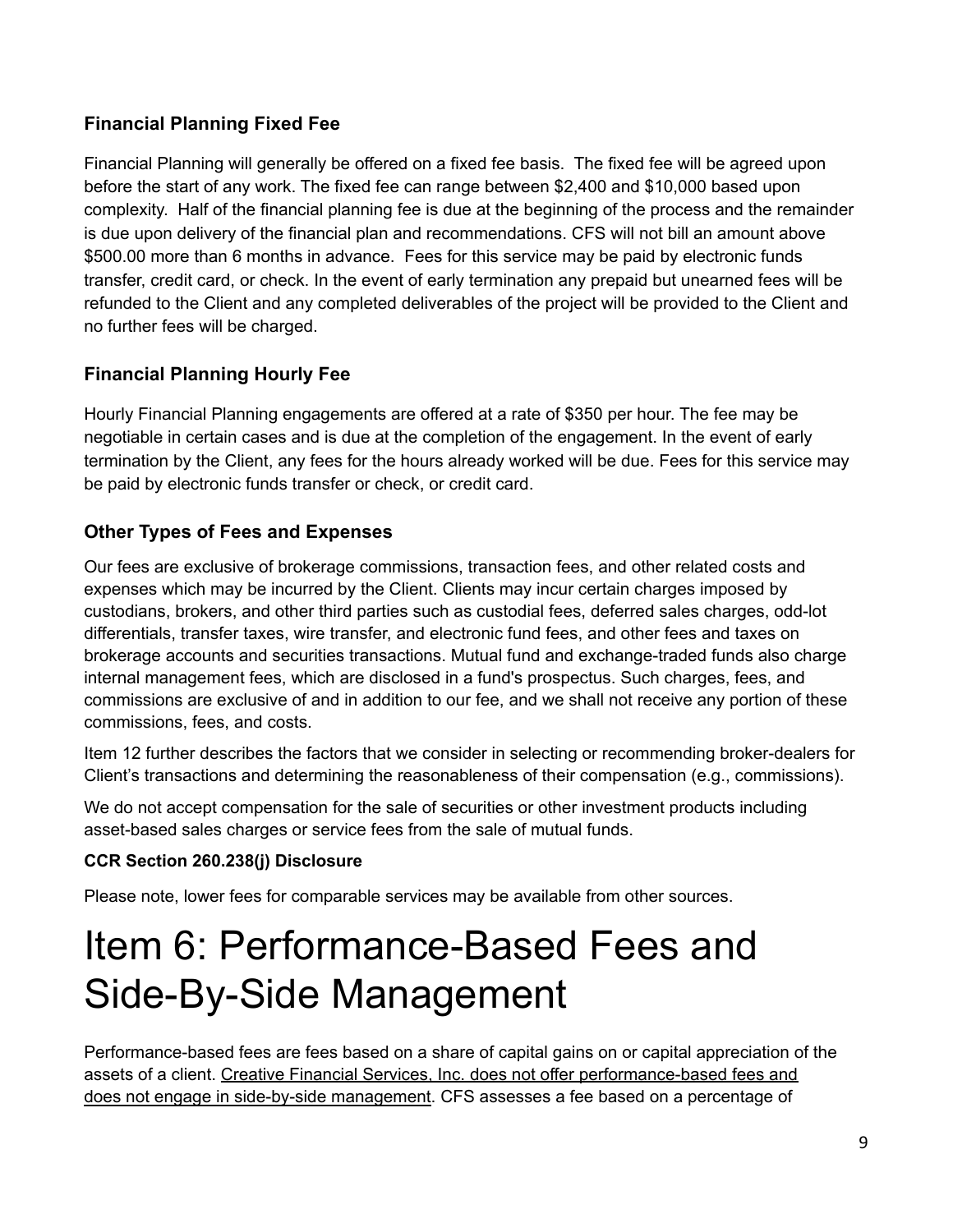assets. A table of fees is listed in Item 5 of this brochure. If a client has agreed to pay fees based on assets under management, no other fees are expected from the client.

## Item 7: Types of Clients

Creative Financial Service, Inc. welcomes the following client types:

- Individuals and Couples
- Small business owners for planning and retirement plans such as SEP, Simple IRA and Solo 401k.
- Trusts and Endowments

Generally, Creative Financial Services Inc. accepts a minimum of \$50,000 to begin an account. There are, however, exceptions to this rule. The following would be examples of the some of the exceptions:

- Business owner beginning a new retirement plan
- Individual or couple beginning a systematic investment program or annual IRA contribution

# Item 8: Methods of Analysis, Investment Strategies and Risk of Loss

Creative Financial Services, Inc. determines, through interviews with the client, a grouping of investments which are most appropriate to reach their goals, time perimeters and risk tolerance.

Understanding the risk tolerance of the client is very important and many times is not immediately known. Many clients believe they have a high degree of risk tolerance, especially in an "up" market. Careful attention is given to realistic risk tolerance when markets begin to correct.

Creative Financial Services has developed asset allocation models based on risk. Our models are categorized as Conservative, Conservative to Moderate, Moderate, Moderately Aggressive, and Aggressive. Our approach to constructing a portfolio is based on diversifying assets in order to take advantage of growth opportunities while balancing risk. Depending on the client's goals and when they will need to begin pulling money from their portfolio, we will investigate investments which will provide income from a number of different types of vehicles. An example of this would be the use of: varying maturities and credit worthiness of bonds and dividend paying stocks.

Once the portfolio has been invested, the advisors at Creative Financial Services will continue to monitor the progress of the portfolio and will make changes as the markets dictate. We do not practice frequent trading in the accounts under management.

Occasionally a client will suggest an investment that they would like to hold. Creative Financial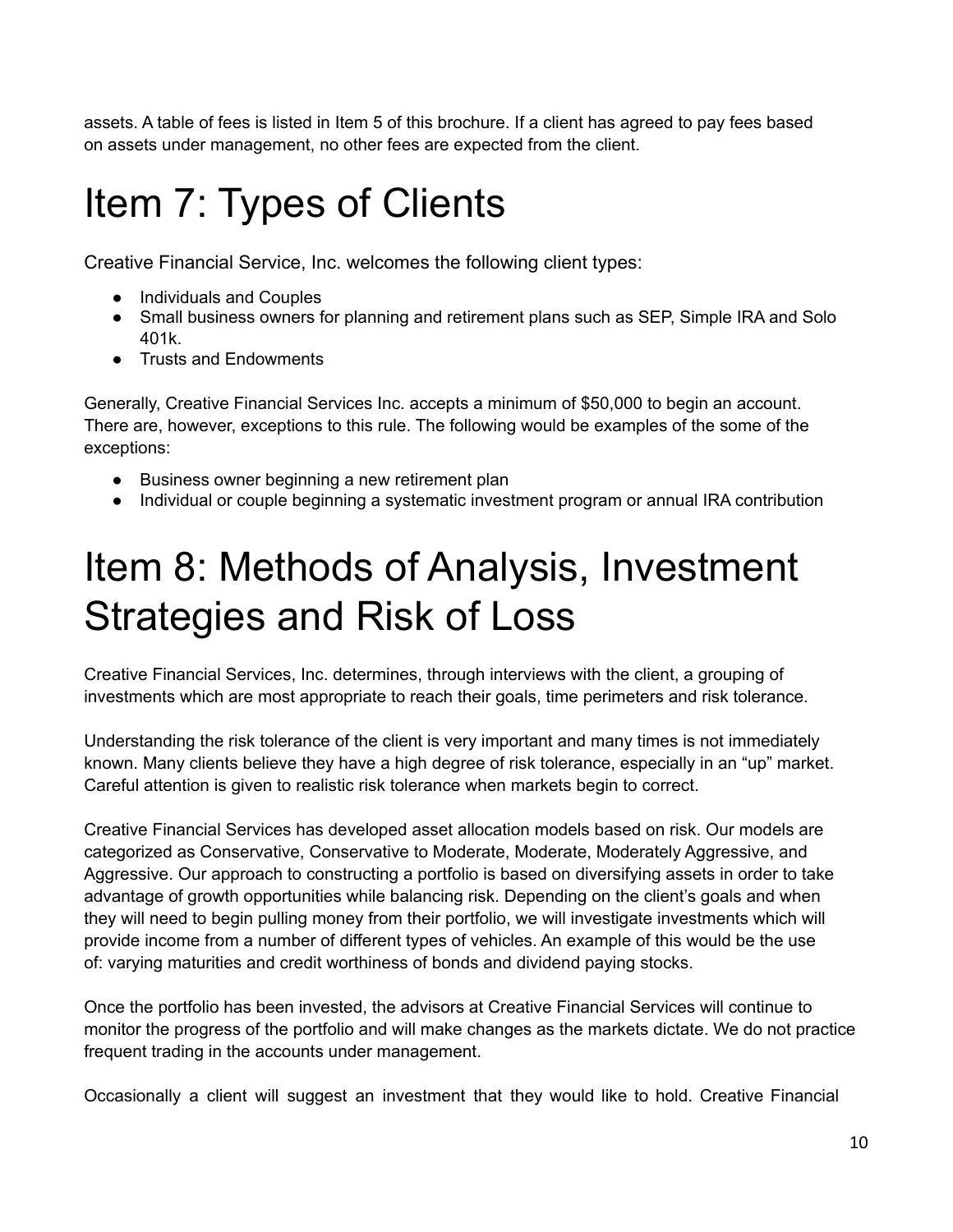Services Inc. will research the recommendation and will contact the client with our opinion; outlining the history and potential risks of the investment. We reserve the right to not invest in the recommended stock if it is contrary to the risk tolerance of the client.

Creative Financial Services uses a hybrid approach to investment analysis:

- **Fundamental Analysis**: Fundamental analysis is a method of evaluating a security in an attempt to measure its intrinsic value, by examining related economic, financial and other qualitative and quantitative factors. Fundamental analysts study anything that can affect the security's value, including macroeconomic factors such as the overall economy and industry conditions, and microeconomic factors such as financial conditions and company management. The end goal of fundamental analysis is to produce a quantitative value that an investor can compare with a security's current price, thus indicating whether the security is undervalued or overvalued.
- **Technical Analysis**: Technical analysis is a trading tool employed to evaluate securities and attempt to forecast their future movement by analyzing statistics gathered from trading activity, such as price movement and volume. Unlike fundamental analysts who attempt to evaluate a security's intrinsic value, technical analysts focus on charts of price movement and various analytical tools to evaluate a security's strength or weakness and forecast future price changes.

**Use of Sub-Advisors:** We may refer Clients to third-party investment advisers ("outside managers"). Our analysis of outside managers involves the examination of the experience, expertise, investment philosophies, and past performance of the outside managers in an attempt to determine if that manager has demonstrated an ability to invest over a period of time and in different economic conditions. We monitor the manager's underlying holdings, strategies, concentrations, and leverage as part of our overall periodic risk assessment. Additionally, as part of our due diligence process, we survey the manager's compliance and business enterprise risks. A risk of investing with an outside manager who has been successful in the past is that he or she may not be able to replicate that success in the future. In addition, as we do not control the underlying investments in an outside manager's portfolio. There is also a risk that a manager may deviate from the stated investment mandate or strategy of the portfolio, making it a less suitable investment for our Clients. Moreover, as we do not control the manager's daily business and compliance operations, we may be unaware of the lack of internal controls necessary to prevent business, regulatory or reputational deficiencies.

All investments have some form of risks. Our job at Creative Financial Services is to balance these risks against the goals of our clients.

All investing strategies we offer involve risk and may result in a loss of your original investment which you should *be prepared to bear.*

#### **Risks Associated with Securities**

Apart from the general risks outlined above which apply to all types of investments, specific securities may have other risks.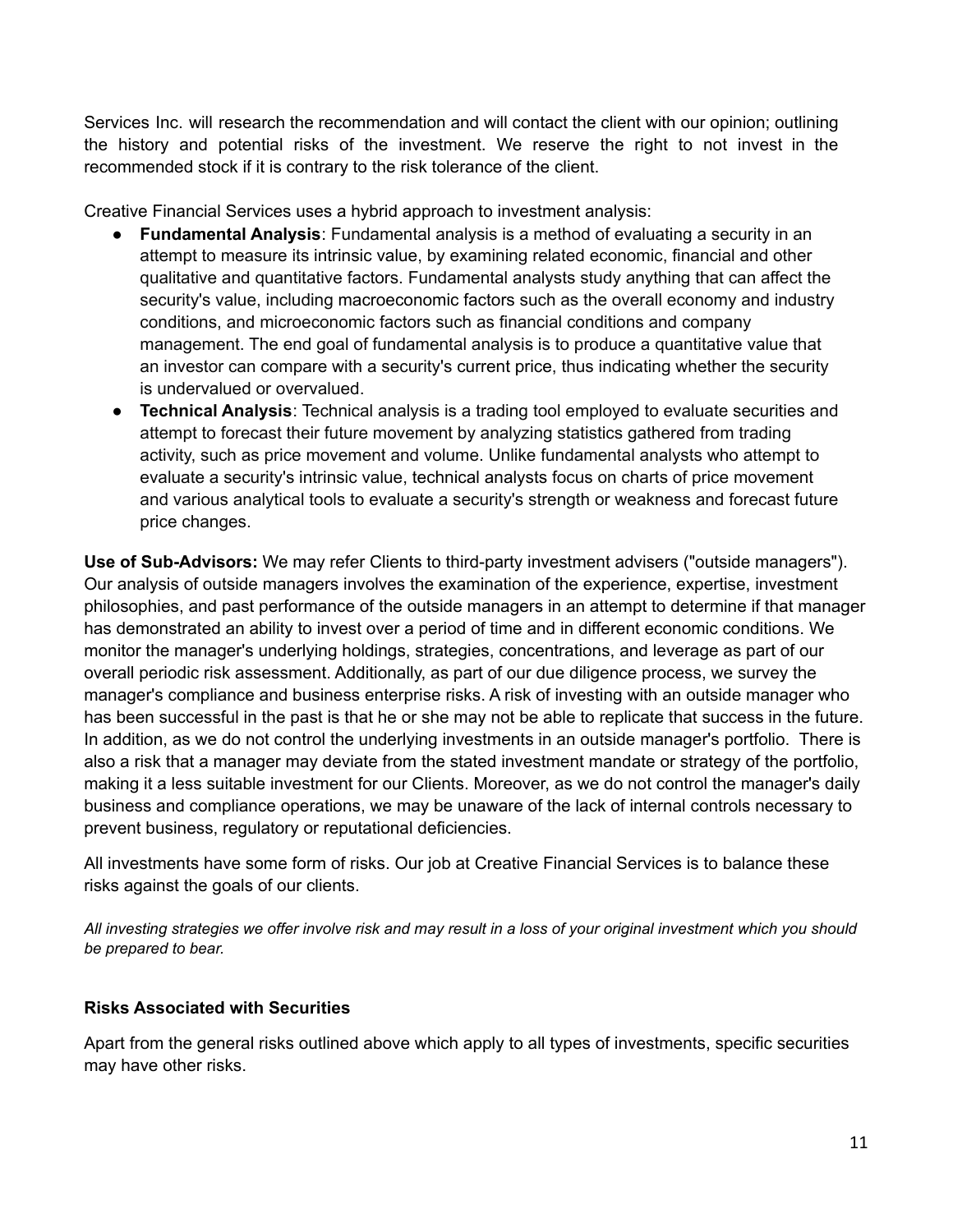**Annuities** are a retirement product for those who may have the ability to pay a premium now and want to guarantee they receive certain periodic payments or a return on investment later in the future. Annuities are contracts issued by a life insurance company designed to meet requirements or other long-term goals. An annuity is not a life insurance policy. Variable annuities are designed to be long-term investments, to meet retirement and other long-range goals. Variable annuities are not suitable for meeting short-term goals because substantial taxes and insurance company charges may apply if you withdraw your money early. Variable annuities also involve investment risks, just as mutual funds do.

**Commercial Paper** is, in most cases, an unsecured promissory note that is issued with a maturity of 270 days or less. Being unsecured the risk to the investor is that the issuer may default.

**Common stocks** may go up and down in price quite dramatically, and in the event of an issuer's bankruptcy or restructuring could lose all value. A slower-growth or recessionary economic environment could have an adverse effect on the price of all stocks.

**Corporate Bonds** are debt securities to borrow money. Generally, issuers pay investors periodic interest and repay the amount borrowed either periodically during the life of the security and/or at maturity. Alternatively, investors can purchase other debt securities, such as zero coupon bonds, which do not pay current interest, but rather are priced at a discount from their face values and their values accrete over time to face value at maturity. The market prices of debt securities fluctuate depending on factors such as interest rates, credit quality, and maturity. In general, market prices of debt securities decline when interest rates rise and increase when interest rates fall. The longer the time to a bond's maturity, the greater its interest rate risk.

**Bank Obligations** including bonds and certificates of deposit may be vulnerable to setbacks or panics in the banking industry. Banks and other financial institutions are greatly affected by interest rates and may be adversely affected by downturns in the U.S. and foreign economies or changes in banking regulations.

**Municipal Bonds** are debt obligations generally issued to obtain funds for various public purposes, including the construction of public facilities. Municipal bonds pay a lower rate of return than most other types of bonds. However, because of a municipal bond's tax-favored status, investors should compare the relative after-tax return to the after-tax return of other bonds, depending on the investor's tax bracket. Investing in municipal bonds carries the same general risks as investing in bonds in general. Those risks include interest rate risk, reinvestment risk, inflation risk, market risk, call or redemption risk, credit risk, and liquidity and valuation risk.

**Options and other derivatives** carry many unique risks, including time-sensitivity, and can result in the complete loss of principal. While covered call writing does provide a partial hedge to the stock against which the call is written, the hedge is limited to the amount of cash flow received when writing the option. When selling covered calls, there is a risk the underlying position may be called away at a price lower than the current market price.

**Exchange Traded Funds** prices may vary significantly from the Net Asset Value due to market conditions. Certain Exchange Traded Funds may not track underlying benchmarks as expected. ETFs are also subject to the following risks: (i) an ETF's shares may trade at a market price that is above or below their net asset value; (ii) the ETF may employ an investment strategy that utilizes high leverage ratios; or (iii) trading of an ETF's shares may be halted if the listing exchange's officials deem such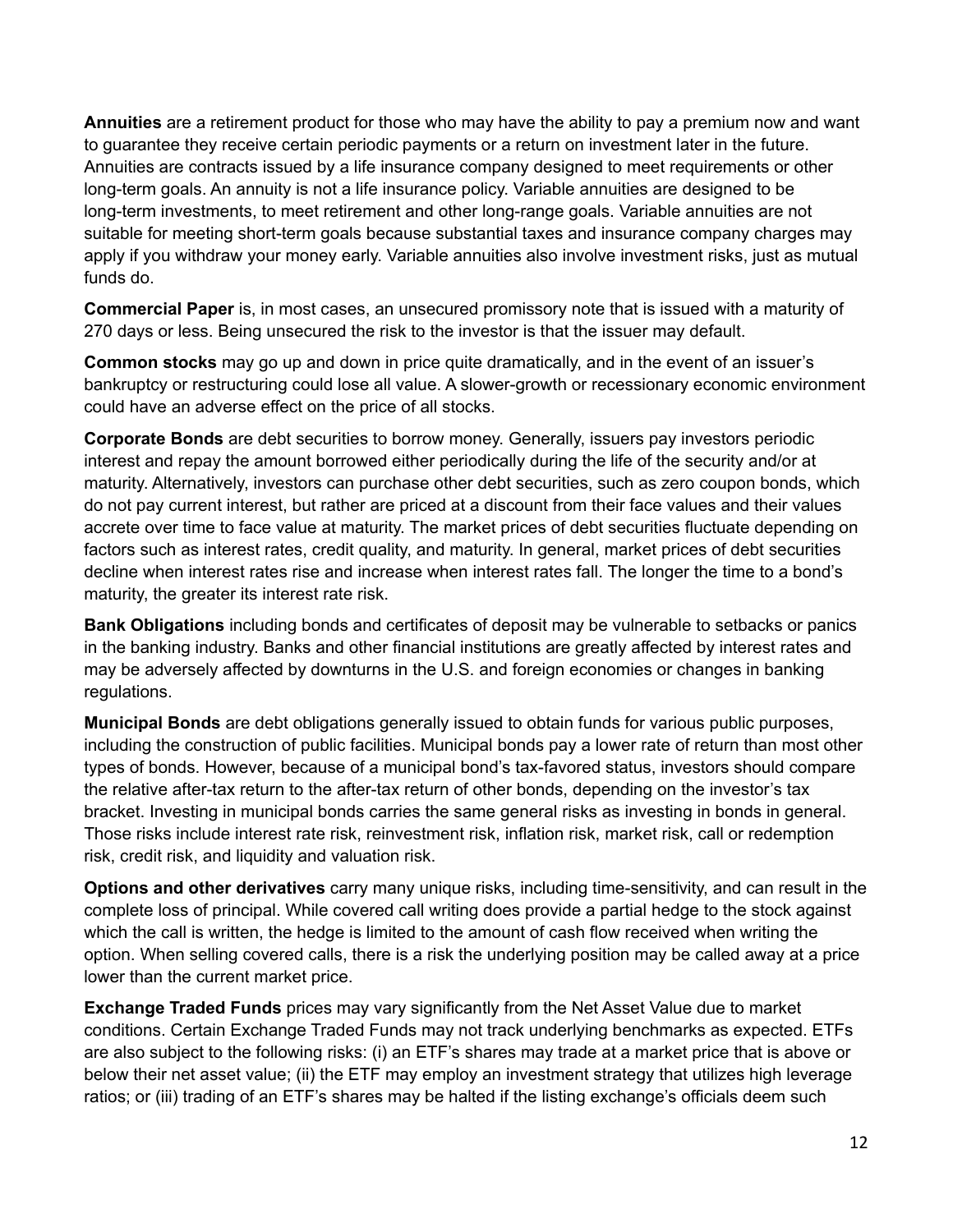action appropriate, the shares are de-listed from the exchange, or the activation of market-wide "circuit breakers" (which are tied to large decreases in stock prices) halts stock trading generally. The Adviser has no control over the risks taken by the underlying funds in which the Clients invest.

**Mutual Funds** When a Client invests in open-end mutual funds or ETFs, the Client indirectly bears its proportionate share of any fees and expenses payable directly by those funds. Therefore, the Client will incur higher expenses, many of which may be duplicative. In addition, the Client's overall portfolio may be affected by losses of an underlying fund and the level of risk arising from the investment practices of an underlying fund (such as the use of derivatives).

# Item 9: Disciplinary Information

#### **Criminal or Civil Actions**

CFS and its management have not been involved in any criminal or civil action.

#### **Administrative Enforcement Proceedings**

CFS and its management have not been involved in administrative enforcement proceedings.

#### **Self-Regulatory Organization Enforcement Proceedings**

CFS and its management have not been involved in legal or disciplinary events that are material to a Client's or prospective Client's evaluation of CFS or the integrity of its management.

## Item 10: Other Financial Industry Activities and Affiliations

#### **Recommendations or Selections of Other Investment Advisers**

As referenced in Item 4 of this brochure, CFS recommends Clients to Sub-Advisors to manage their accounts. When a Sub-Advisor is utilized, the Sub-Advisor will debit the Client's account for both the Sub-Advisor's fee, and Creative Financial Service's advisory fee, and will remit the fee to Creative Financial Services, Inc. The fee schedule in Item 5 of this brochure includes the Sub-Advisor's fee. You are not obligated, contractually or otherwise, to use the services of any Sub-Advisor we recommend. Additionally, CFS will only recommend an Sub-Advisor who is properly licensed or registered as an investment adviser.

No CFS employee is registered, or has an application pending to register, as a broker-dealer or a registered representative of a broker-dealer.

No CFS employee is registered, or has an application pending to register, as a futures commission merchant, commodity pool operator or a commodity trading advisor.

CFS only receives compensation directly from Clients. We do not receive compensation from any outside source. We do not have any conflicts of interest with any outside party.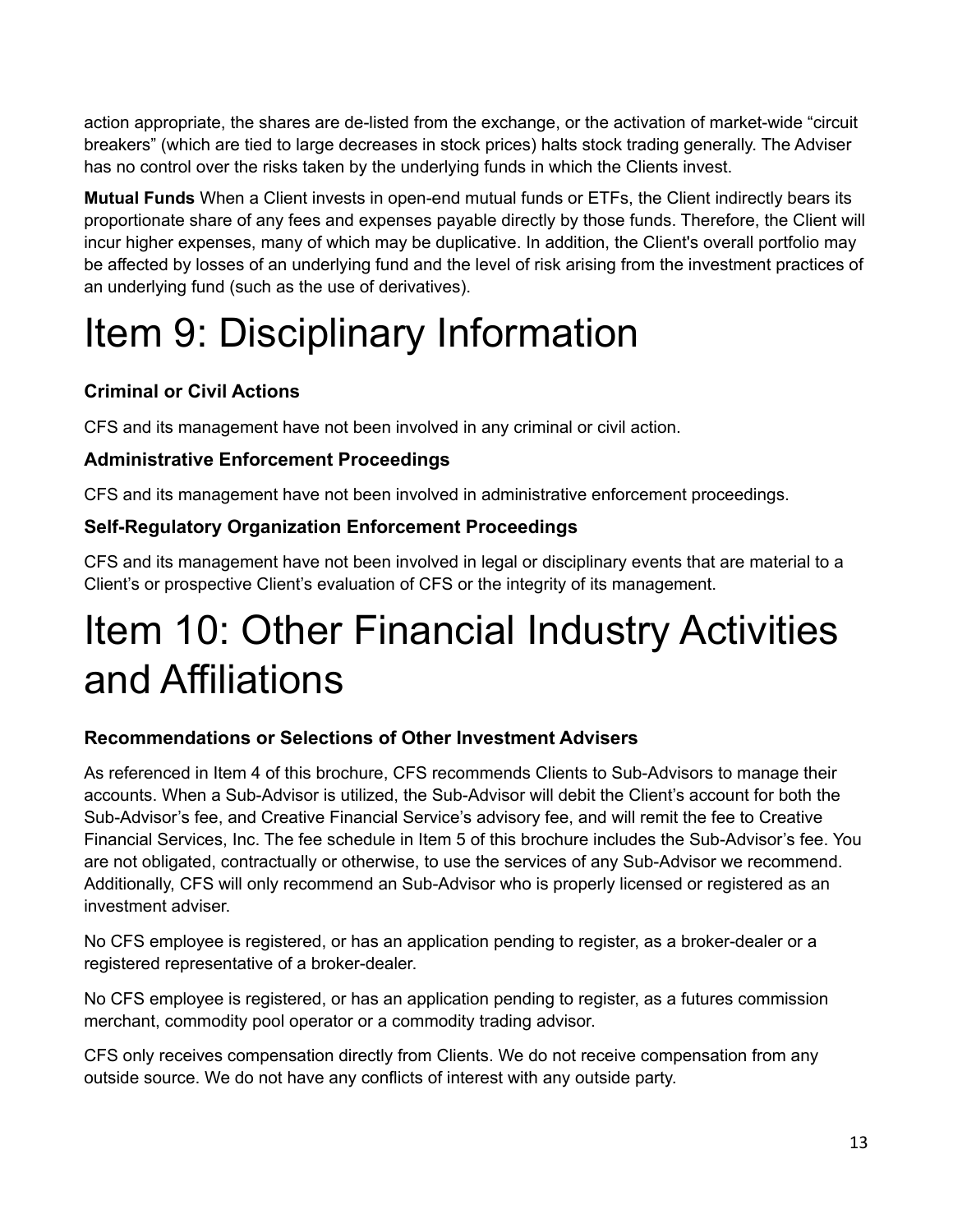Jill Isbell is contracted out as a financial planner for Origin Financial. There is no relationship that exists between CFS and Origin Financial. This arrangement may present a material conflict of interest because Jill Isbell might be incentivized to refer Origin's clients to CFS's services. Though this is highly unlikely, CFS will address this conflict of interest by conducting proper due diligence on any prospective clients, and will only accept clients if CFS's services are truly suitable to the client's needs.

On occasion a client will need services which are not available at Creative Financial Services, Inc. In this case we will provide the client with a couple of referrals. Creative Financial Services, Inc. does not accept referral fees.

#### **Disclosure of Material Conflicts**

All material conflicts of interest under CCR Section 260.238(k) are disclosed regarding CFS, its representatives or any of its employees, which could be reasonably expected to impair the rendering of unbiased and objective advice.

## Item 11: Code of Ethics, Participation or Interest in Client Transactions and Personal Trading

Creative Financial Services, Inc. is registered in the States of Colorado, Ohio, Texas, and California. Our firm will provide a copy of its Code of Ethics to any Client or prospective Client upon request.

The company follows the code of ethics as defined by the Financial Planning Association (see below).

Creative Financial Services, Inc. does not have a material financial interest in any investments which are bought or sold in client's account.

#### **Advisory Firm Purchase of Same Securities Recommended to Clients and Conflicts of Interest**

Our firm and its "related persons" may buy or sell securities similar to, or different from, those we recommend to Clients for their accounts. In an effort to reduce or eliminate certain conflicts of interest involving the firm or personal trading, our policy may require that we restrict or prohibit associates' transactions in specific reportable securities transactions. Any exceptions or trading pre-clearance must be approved by the firm principal in advance of the transaction in an account, and we maintain the required personal securities transaction records per regulation. From time to time, our firm or its "related persons" may buy or sell securities for themselves at or around the same time as Clients.

#### **Code of Ethics Description**

These Principles are general statements expressing the ethical and professional ideals our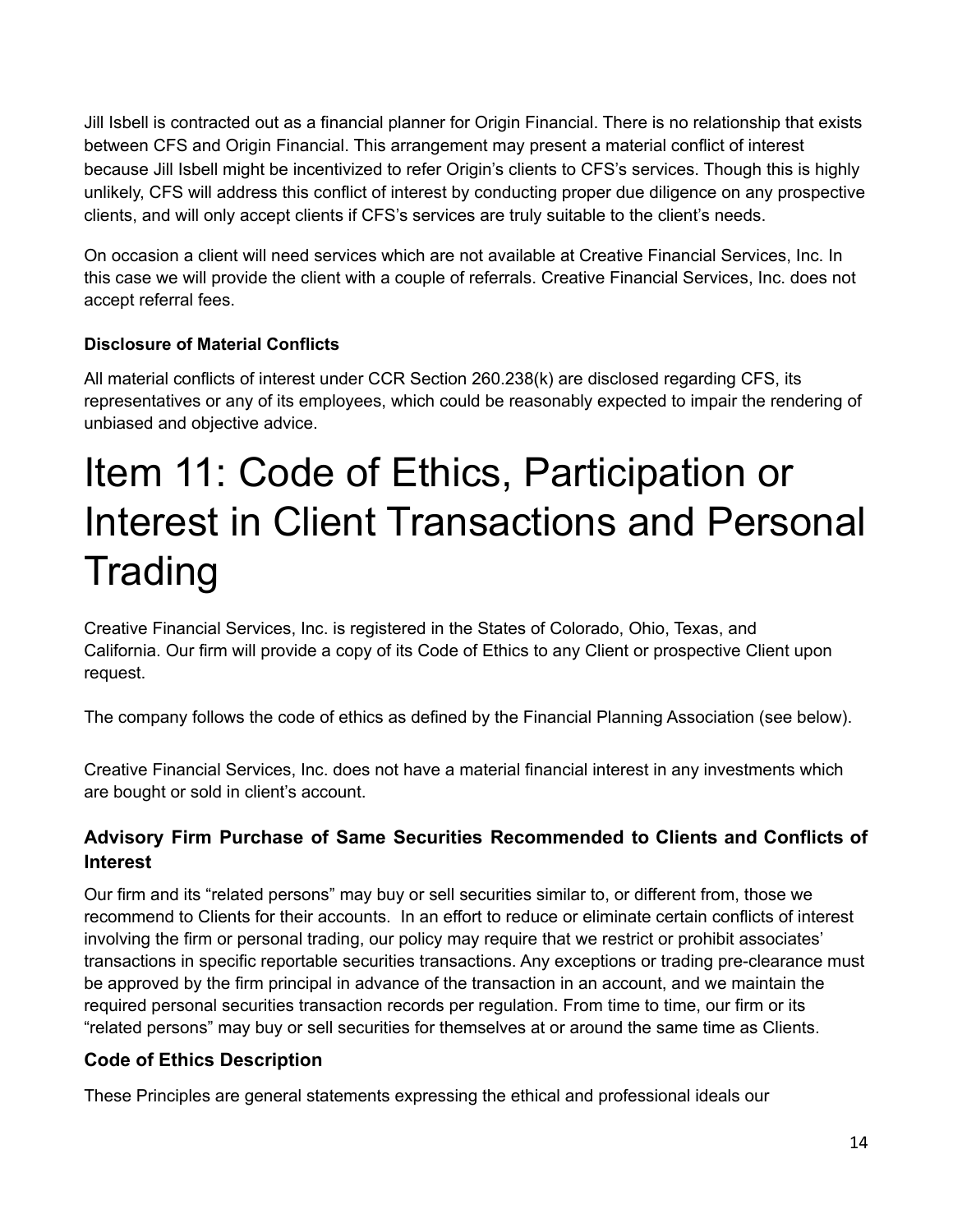advisors and staff are expected to display in their professional activities.

#### **Principle 1 – Integrity**

#### Provide professional services with integrity.

Integrity demands honesty and candor which must not be subordinated to personal gain and advantage. Advisors at Creative Financial Services are placed in positions of trust by clients, and the ultimate source of that trust is the advisors' personal integrity. Allowance can be made for innocent error and legitimate differences of opinion, but integrity cannot co-exist with deceit or subordination of one's principles.

#### **Principle 2 – Objectivity**

#### Provide professional services objectively.

Objectivity requires intellectual honesty and impartiality. Regardless of the particular service rendered or the capacity in which an advisor functions, advisors should protect the integrity of their work, maintain objectivity and avoid subordination of their judgment.

#### **Principle 3 – Competence**

Maintain the knowledge and skill necessary to provide professional services competently. Competence means attaining and maintaining an adequate level of knowledge and skill, and application of that knowledge and skill in providing services to clients. Competence also includes the wisdom to recognize the limitations of that knowledge and when consultation with other professionals is appropriate or referral to other professionals necessary. Advisors at Creative Financial Services make a continuing commitment to learning and professional improvement.

#### **Principle** 4 – Fairness

Be fair and reasonable in all professional relationships. Disclose conflicts of interest. Fairness requires impartiality, intellectual honesty and disclosure of material conflicts of interest. It involves a subordination of one's own feelings, prejudices and desires so as to achieve a proper balance of conflicting interests. Fairness is treating others in the same fashion that you would want to be treated.

#### **Principle 5 – Confidentiality**

#### Protect the confidentiality of all client information.

Confidentiality means ensuring that information is accessible only to those authorized to have access. A relationship of trust and confidence with the client can only be built upon the understanding that the client's information will remain confidential..

#### **Principle 6 – Professionalism**

#### Act in a manner that demonstrates exemplary professional conduct.

Professionalism requires behaving with dignity and courtesy to clients, fellow professionals, and others in business related activities. Our advisors cooperate with fellow associates to enhance and maintain the profession's public image and improve the quality of services.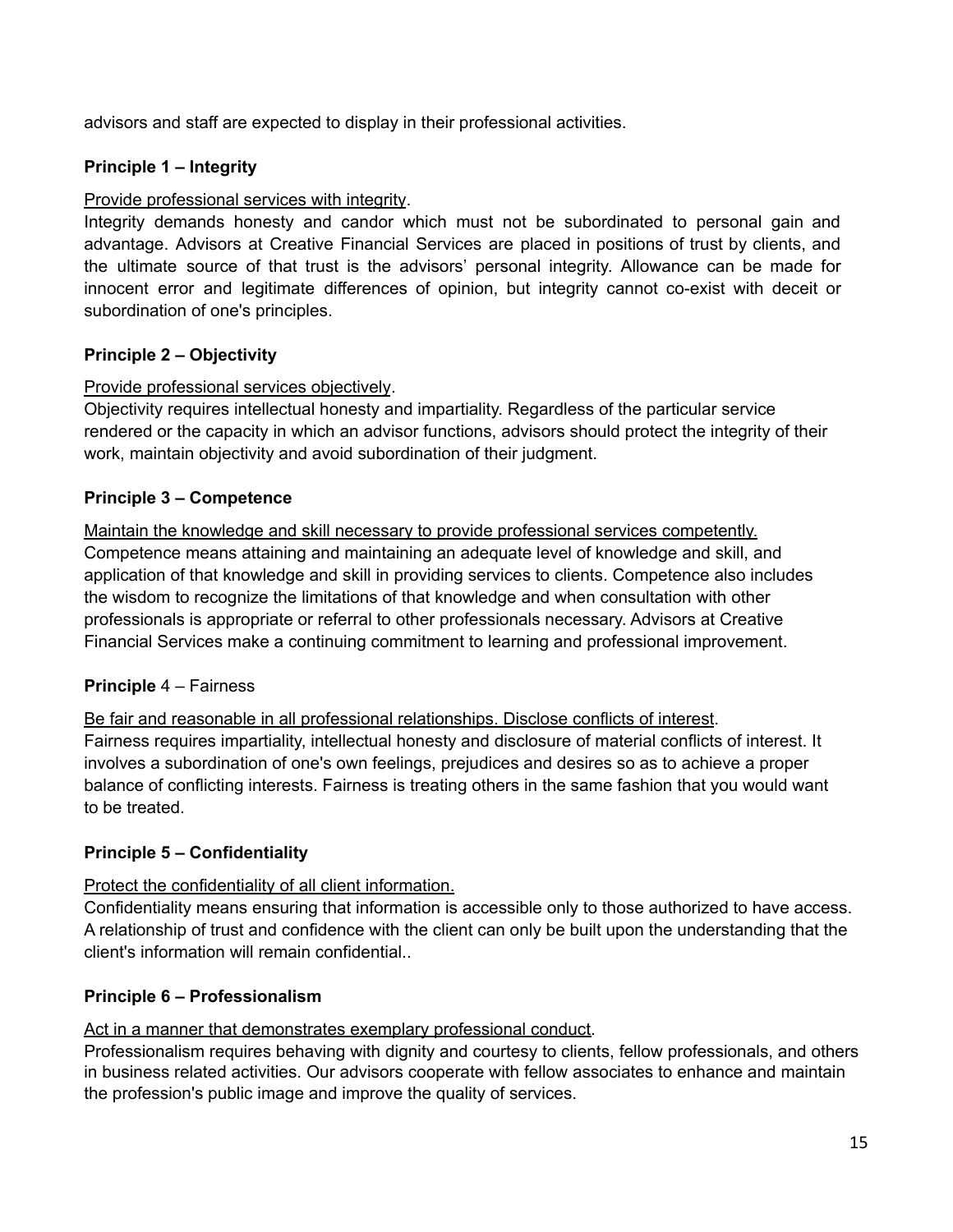#### **Principle 7 – Diligence**

Provide professional services diligently.

Diligence is the provision of services in a reasonably prompt and thorough manner, including the proper planning for, and supervision of, the rendering of professional services.

## Item 12: Brokerage Practices

#### **Factors Used to Select Custodians and/or Broker-Dealers**

Creative Financial Services, Inc. does not have any affiliation with Broker-Dealers. Specific custodian recommendations are made to the Client based on their need for such services. We recommend custodians based on the reputation and services provided by the firm.

Creative Financial Services, Inc. recommends Charles Schwab & Co., Inc. or for Custodian services.

### **The Custodian and Brokers We Use (Charles Schwab & Co., Inc.)**

Creative Financial Services Inc. ("we"/"our") does not maintain custody of your assets on which we advise, although we may be deemed to have custody of your assets if you give us authority to withdraw assets from your account (see Item 15 – Custody, below). Your assets must be maintained in an account at a "qualified custodian," generally a broker-dealer or bank. We recommend that our clients use Charles Schwab & Co., Inc. ("Schwab"), a registered broker-dealer, member SIPC, as the qualified custodian. We are independently owned and operated and are not affiliated with Schwab. Schwab will hold your assets in a brokerage account and buy and sell securities when we/you instruct them to. While we recommend that you use Schwab as custodian/ broker, you will decide whether to do so and will open your account with Schwab by entering into an account agreement directly with them. We do not open the account for you, although we may assist you in doing so.

How we select brokers/custodians: We seek to recommend a custodian/broker that will hold your assets and execute transactions on terms that are overall most advantageous when compared with other available providers and their services. We consider a wide range of factors, including:

- Combination of transaction execution services and asset custody services (generally without a separate fee for custody)
- Capability to execute, clear, and settle trades (buy and sell securities for your account)
- Capability to facilitate transfers and payments to and from accounts (wire transfers, check requests, bill payment, etc.)
- Breadth of available investment products (stocks, bonds, mutual funds, exchange-traded funds (ETFs), etc.)
- Availability of investment research and tools that assist us in making investment decisions
- Quality of services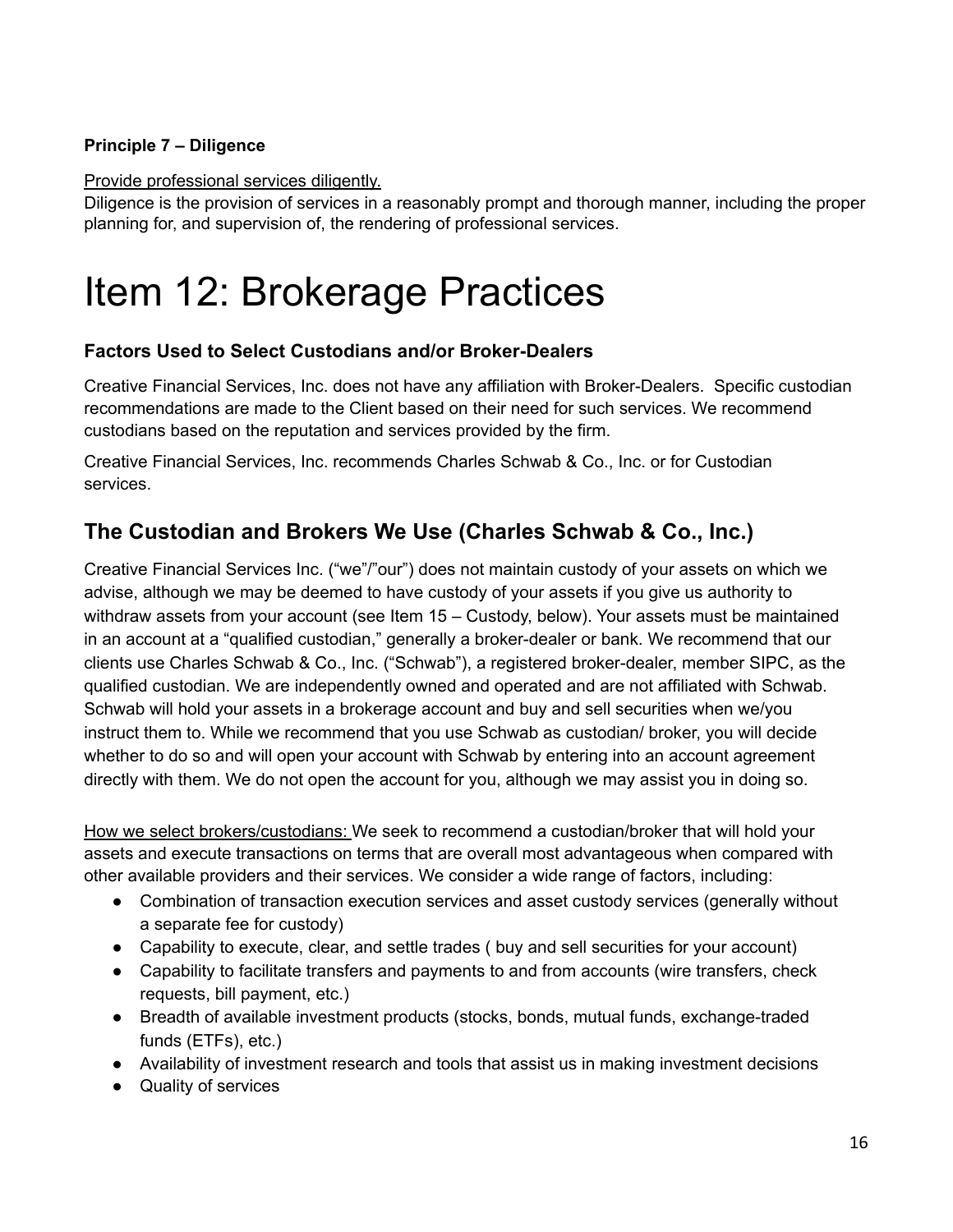- Competitiveness of the price of those services (commission rates, margin interest rates, other fees, etc.) and willingness to negotiate the prices
- Reputation, financial strength, security and stability
- Prior service to us and our clients
- Availability of other products and services that benefit us, as discussed below (see "Products and services available to us from Schwab")

Your brokerage and custody costs: For our clients' accounts that Schwab maintains, Schwab generally does not charge you separately for custody services but is compensated by charging you commissions or other fees on trades that it executes or that settle into your Schwab account. Certain trades (for example, many mutual funds and ETFs) may not incur Schwab commissions or transaction fees. Schwab is also compensated by earning interest on the uninvested cash in your account in Schwab's Cash Features Program. In addition to commissions, Schwab charges you a flat dollar amount as a "prime broker" or "trade away" fee for each trade that we have executed by a different broker-dealer but where the securities bought or the funds from the securities sold are deposited (settled) into your Schwab account. These fees are in addition to the commissions or other compensation you pay the executing broker- dealer. Because of this, in order to minimize your trading costs, we have Schwab execute most trades for your account. We have determined that having Schwab execute most trades is consistent with our duty to seek "best execution" of your trades. Best execution means the most favorable terms for a transaction based on all relevant factors, including those listed above (see "How we select brokers/custodians").

Products and services available to us from Schwab: Schwab Advisor Services™ is Schwab's business serving independent investment advisory firms like us. They provide our clients and us with access to their institutional brokerage services (trading, custody, reporting and related services), many of which are not typically available to Schwab retail customers. Schwab also makes available various support services. Some of those services help us manage or administer our clients' accounts, while others help us manage and grow our business. Schwab's support services are generally available on an unsolicited basis (we don't have to request them) and at no charge to us. Following is a more detailed description of Schwab's support services:

Services That Benefit You.: Schwab's institutional brokerage services include access to a broad range of investment products, execution of securities transactions, and custody of client assets. The investment products available through Schwab include some to which we might not otherwise have access or that would require a significantly higher minimum initial investment by our clients. Schwab's services described in this paragraph generally benefit you and your account.

Services that may not directly benefit you: Schwab also makes available to us other products and services that benefit us but may not directly benefit you or your account. These products and services assist us in managing and administering our clients' accounts. They include investment research, both Schwab's own and that of third parties. We may use this research to service all or a substantial number of our clients' accounts, including accounts not maintained at Schwab. In addition to investment research, Schwab also makes available software and other technology that: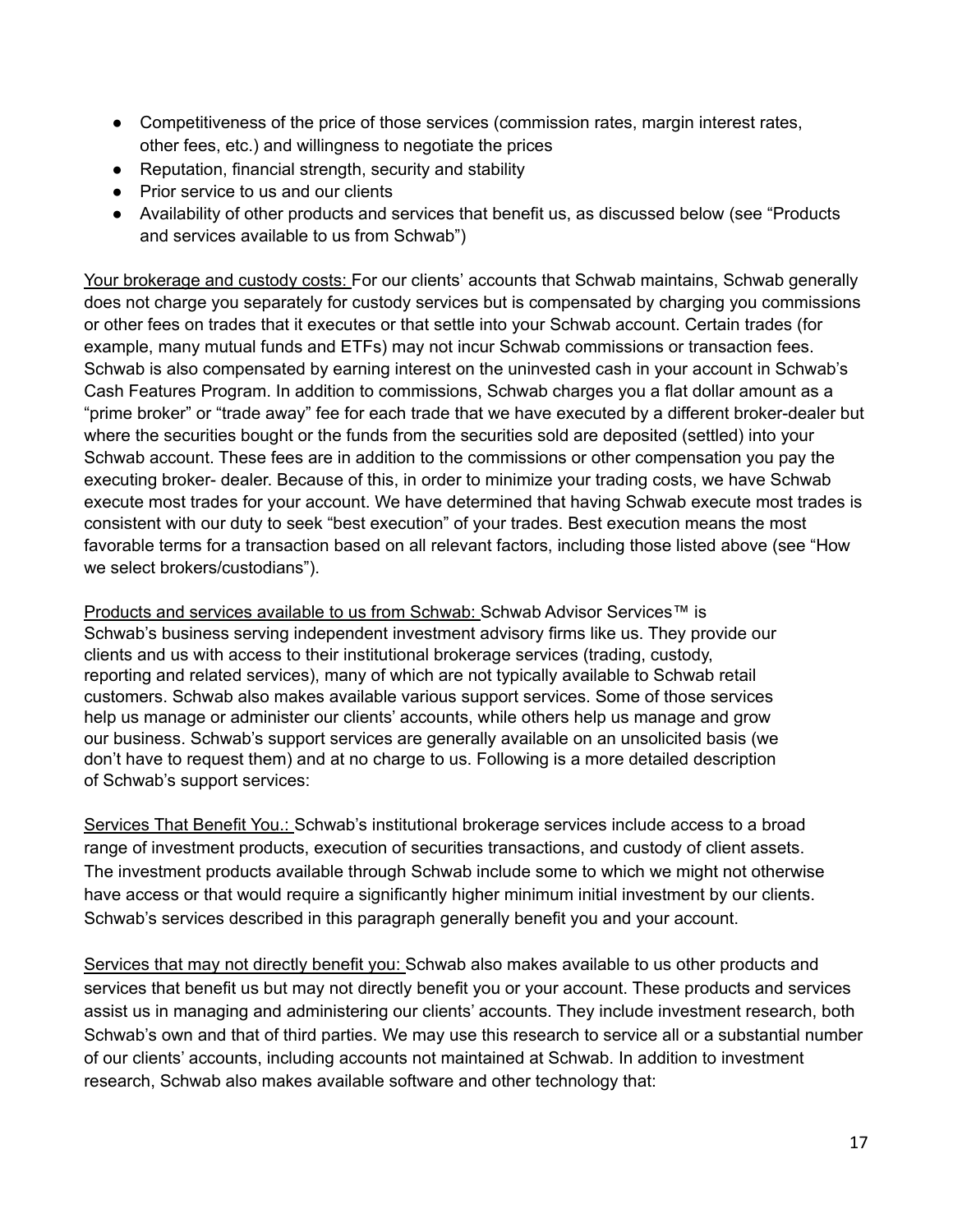- provide access to client account data (such as duplicate trade confirmations and account statements)
- facilitate trade execution and allocate aggregated trade orders for multiple client accounts
- provide pricing and other market data
- facilitate payment of our fees from our clients' accounts
- assist with back-office functions, recordkeeping, and client reporting

Services that generally benefit only us: Schwab also offers other services intended to help us manage and further develop our business enterprise. These services include:

- Educational conferences and events
- Consulting on technology, compliance, legal, and business needs
- Publications and conferences on practice management and business succession

We recommend that you maintain your account with Schwab, based on our interest in receiving Schwab's services that benefit our business and Schwab's payment for services for which we would otherwise have to pay rather than based on your interest in receiving the best value in custody services and the most favorable execution of your transactions. This is a potential conflict of interest. We believe, however, that our selection of Schwab as custodian and broker is in the best interests of our clients. Our selection is primarily supported by the scope, quality, and price of Schwab's services (see "How we select brokers/ custodians") and not Schwab's services that benefit only us.

CFS may also utilize for certain lower asset balance clients the Institutional Intelligent Portfolios™ Program platform sponsored by Schwab Wealth Investment Advisory, Inc. (the "Program" and "SWIA," respectively). SWIA is an unaffiliated SEC registered third party service provider which offers an electronic algorithms platform which ensures client portfolios are aligned with the client's investment objective and risk tolerance via model portfolios. Under this automated investment advisory program, trading and rebalancing is determined via an algorithm based on model portfolios created by CFS, with cash flows and dividends used to keep the portfolio in balance. Also referred to as "robo-advisory services", SWIA provides CFS with the technology platform to automate the management of portfolios of ETFs and mutual fund securities, provides sub-advisory services and acts in a discretionary capacity to the client's account. Any clients that use the Program will receive the SWIA Program Disclosure Brochure ("Program Disclosure Brochure") from SWIA which includes a more detailed description and additional information.

### **The Custodian and Brokers We Use (SEI)**

SEI (NASDAQ: SEIC) is a leading global provider of asset management, investment processing, and investment operations for institutional and personal wealth management. Our products and services help corporations, financial institutions and individuals like you to create and manage wealth. Main office and corporate headquarters are in Oaks, Pennsylvania, USA, near Philadelphia. SEI operates from offices in Canada, Hong Kong, Ireland, the Netherlands, South Africa, Dubai and the United Kingdom.

Your financial advisor has established a relationship with SEI Private Trust Company, a federally chartered, limited purpose savings association that provides custodial and personal trust services. It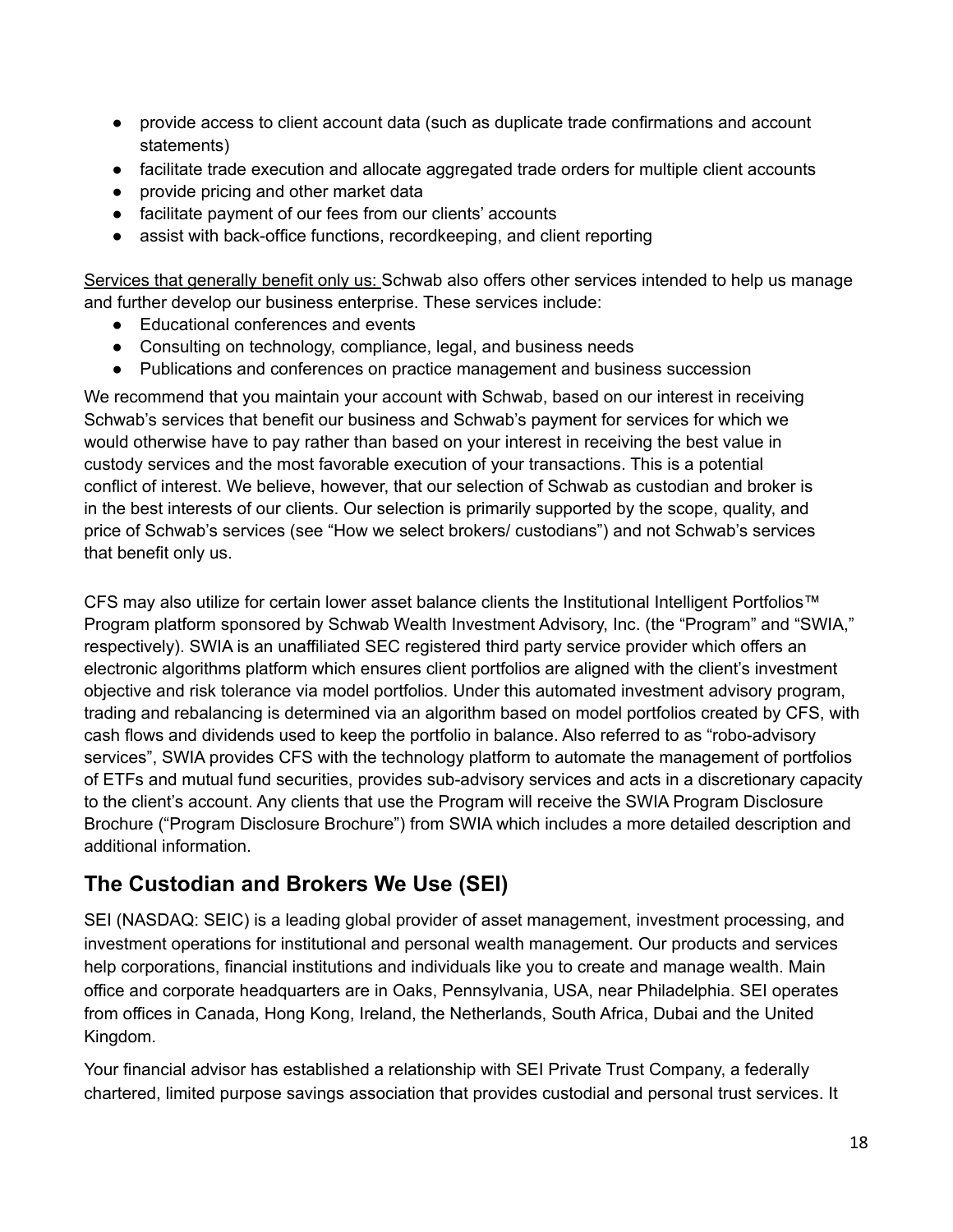adheres to extensive federally mandated controls, which are audited by independent and internal auditors and designed to prevent fraudulent activity.

Since SEI Private Trust Company is a trust institution – not a bank or brokerage firm – your assets are segregated from SEI's and they are custodied in your name. This means trust-company creditors have no claim to your assets. Since January 2001, high-net-worth investors have relied on SEI Private Trust Company, in cooperation with their financial advisors, for confidentiality and safekeeping of their assets as they travel to their financial destinations. And we pledge to continue to earn that trust by providing security and safety for your assets at every step along the way.

\*Investments held in a trust account are not protected from loss of value or from losses resulting from the *management strategy employed. There is no assurance the goals of the strategies discussed will be met. Diversification may not protect against market risk.*

### **Aggregating (Block) Trading for Multiple Client Accounts**

Creative Financial Services, Inc., when choosing a single equity that will be placed in a number of accounts, will purchase the entire stock purchase in the account of Creative Financial Services, Inc. (in order to get a single price) and then allocate the shares to the various accounts designated. This practice has a two-fold advantage: It becomes easier to track performance and it gives each person who is purchasing this stock a single price, the same as other clients.

Sub-Advisors used by CFS may block Client trades at their discretion. Their specific practices are further discussed in their ADV Part 2A, Item 12.

## Item 13: Review of Accounts

Typically, Client accounts are reviewed no less than annually, by either Jill Isbell, Paulette Hubbard, or Rebecca Miller. This review includes the following:

- Record asset values of accounts compared to the last review
- Investigate each investment choice and look for significant trends
- Evaluate whether an investment should be added to or if a position should be reduced.

A more intense review may be triggered by an upcoming client appointment, if there is a significant change in market conditions or if a client needs to raise funds.

The client receives a monthly statement from Charles Schwab on each account that they hold. Creative Financial Services, Inc. will send our statements generated by client management software, Performance Technologies. Statements are sent out on a quarterly basis coinciding with fees. Schwab downloads all transactions, pricing, portfolio changes to this software daily. Creative Financial Services also includes a fee statement which includes the value of the account, the percentage which will be deducted and the fee which is deducted from the account.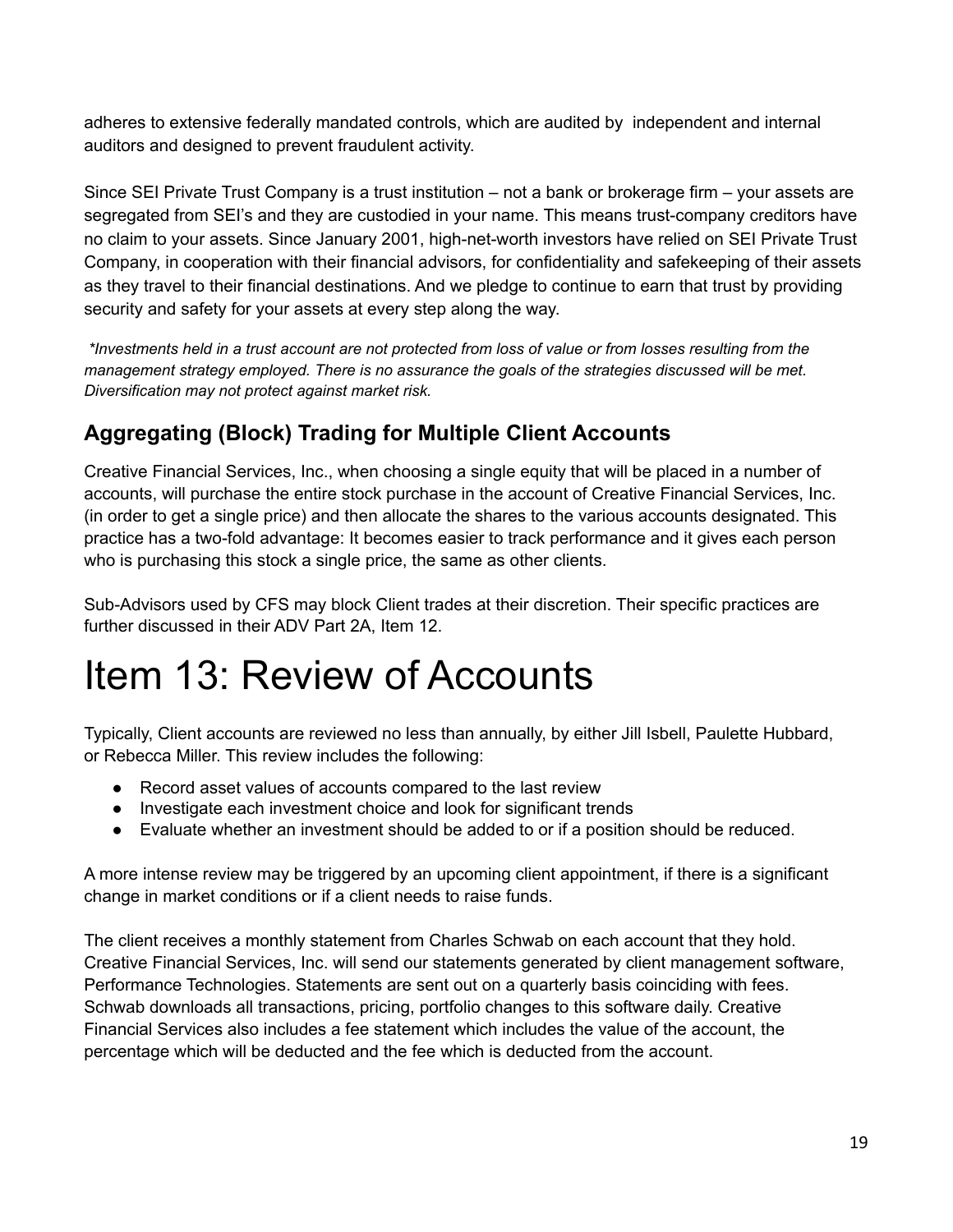# Item 14: Client Referrals and Other Compensation

We do not receive any economic benefit, directly or indirectly, from any third party for advice rendered to our Clients.

CFS may receive client referrals from Zoe Financial, Inc through its participation in Zoe Advisor Network (ZAN). Zoe Financial, Inc is independent of and unaffiliated with the Advisor and there is no employee relationship between them. Zoe Financial established the Zoe Advisor Network as a means of referring individuals and other investors seeking fee-only personal investment management services or financial planning services to independent investment advisors. Zoe Financial does not supervise CFS and has no responsibility for CFS' management of client portfolios or CFS' other advice or services. CFS pays Zoe Financial an on-going fee for each successful client referral. This fee is usually a percentage of the advisory fee that the client pays to CFS ("Solicitation Fee"). CFS will not charge clients referred through Zoe Advisor Network any fees or costs higher than its standard fee schedule offered to its clients. For information regarding additional or other fees paid directly or indirectly to Zoe Financial Inc, please refer to the Zoe Financial Disclosure and Acknowledgement Form.

We receive an economic benefit from Schwab in the form of the support products and services it makes available to us and other independent investment advisors that have their clients maintain accounts at Schwab. These products and services, how they benefit us, and the related conflicts of interest are described above (see Item 12--Brokerage Practices). The availability of Schwab's products and services to us is not based on our giving particular investment advice, such as buying particular securities for our clients.

As disclosed under Item 12, above, Advisor participates in TD Ameritrade's institutional customer program and Advisor may recommend TD Ameritrade to Clients for custody and brokerage services. There is no direct link between Advisor's participation in the program and the investment advice it gives to its Clients, although Advisor receives economic benefits through its participation in the program that are typically not available to TD Ameritrade retail investors. These benefits include the following products and services (provided without cost or at a discount): receipt of duplicate Client statements and confirmations; research related products and tools; consulting services; access to a trading desk serving Advisor participants; access to block trading (which provides the ability to aggregate securities transactions for execution and then allocate the appropriate shares to Client accounts); the ability to have advisory fees deducted directly from Client accounts; access to an electronic communications network for Client order entry and account information; access to mutual funds with no transaction fees and to certain institutional money managers; and discounts on compliance, marketing, research, technology, and practice management products or services provided to Advisor by third party vendors. TD Ameritrade may also have paid for business consulting and professional services received by Advisor's related persons. Some of the products and services made available by TD Ameritrade through the program may benefit Advisor but may not benefit its Client accounts. These products or services may assist Advisor in managing and administering Client accounts, including accounts not maintained at TD Ameritrade. Other services made available by TD Ameritrade are intended to help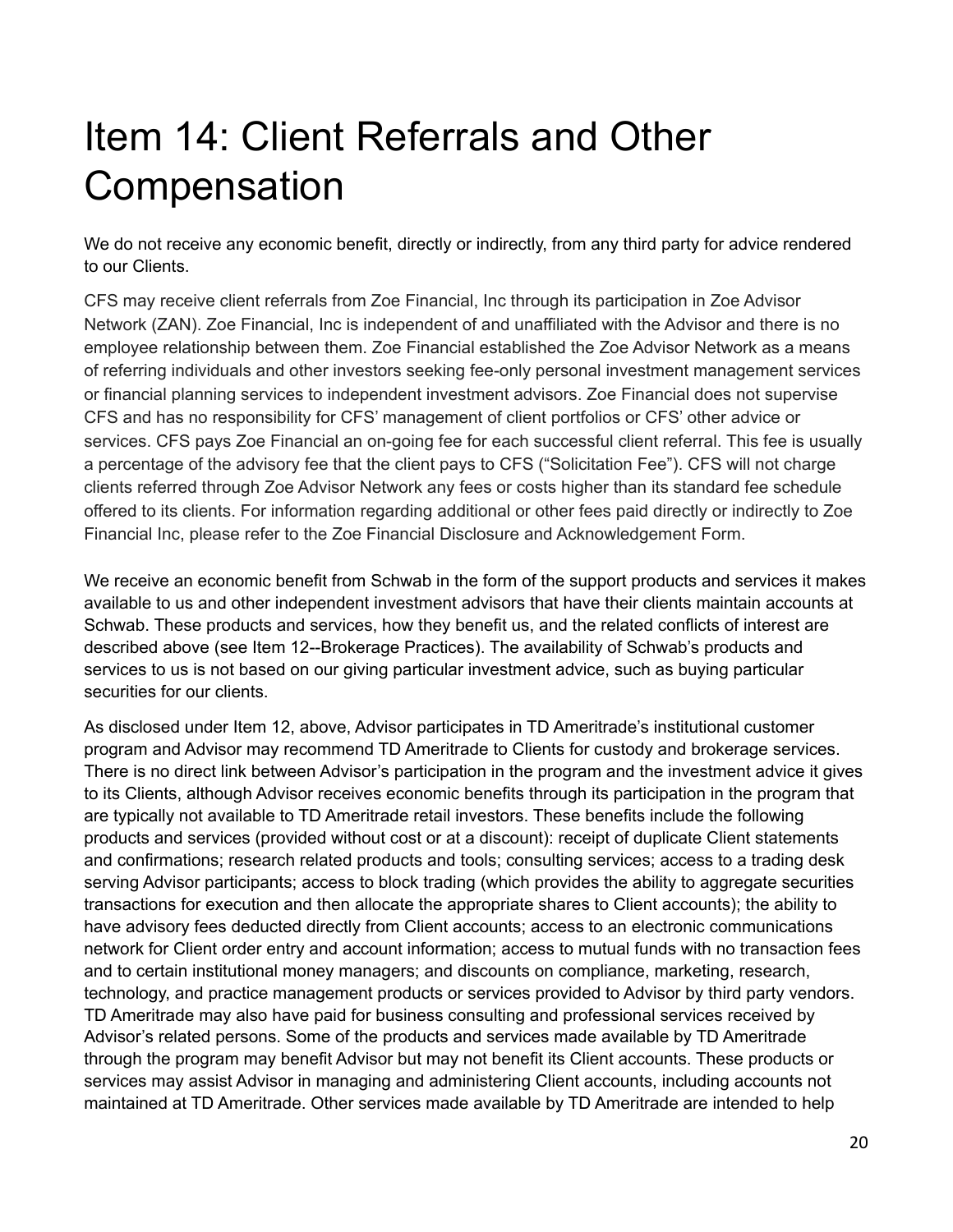Advisor manage and further develop its business enterprise. The benefits received by Advisor or its personnel through participation in the program does not depend on the number of brokerage transactions directed to TD Ameritrade. As part of its fiduciary duties to Clients, Advisor endeavors at all times to put the interests of its Clients first. Clients should be aware, however, that the receipt of economic benefits by Advisor or its related persons in and of itself creates a potential conflict of interest and may indirectly influence the Advisor's choice of TD Ameritrade for custody and brokerage services.

# Item 15: Custody

CFS does not accept custody of Client funds except in the instance of withdrawing Client fees.

For Client accounts in which CFS directly debits their advisory fee:

- i. CFS will send a copy of its invoice to the custodian at the same time that it sends the Client a copy.
- ii. The custodian will send at least quarterly statements to the Client showing all disbursements for the account, including the amount of the advisory fee.
- iii. The Client will provide written authorization to CFS, permitting them to be paid directly for their accounts held by the custodian.

Under government regulations, we are deemed to have custody of your assets if you authorize us to instruct Schwab to deduct our advisory fees directly from your account. Schwab maintains atual custody of your assets. You will receive account statements directly from Schwab at least quarterly. They will be sent to the email or postal mailing address you provided to Schwab. You should carefully review those statements promptly when you receive them. We also urge you to compare Schwab's account statements with the periodic reports you will receive from us. Our reports may vary from custodial statements based on accounting procedures, reporting dates, or valuation methodologies of certain securities.

## Item 16: Investment Discretion

As part of the account opening application with Charles Schwab & Co., Inc., clients consent to give Creative Financial Services, Inc. limited discretion to:

- Place trades
- Assess a fees for services based on the Investment Agreement Terms

On occasion, clients will request we hold a particular investment in their account which they have an attachment to. They may also request we hold a particular amount of cash equivalent in their portfolio beyond our recommended allocation. These are limitations clients may put on us as the adviser.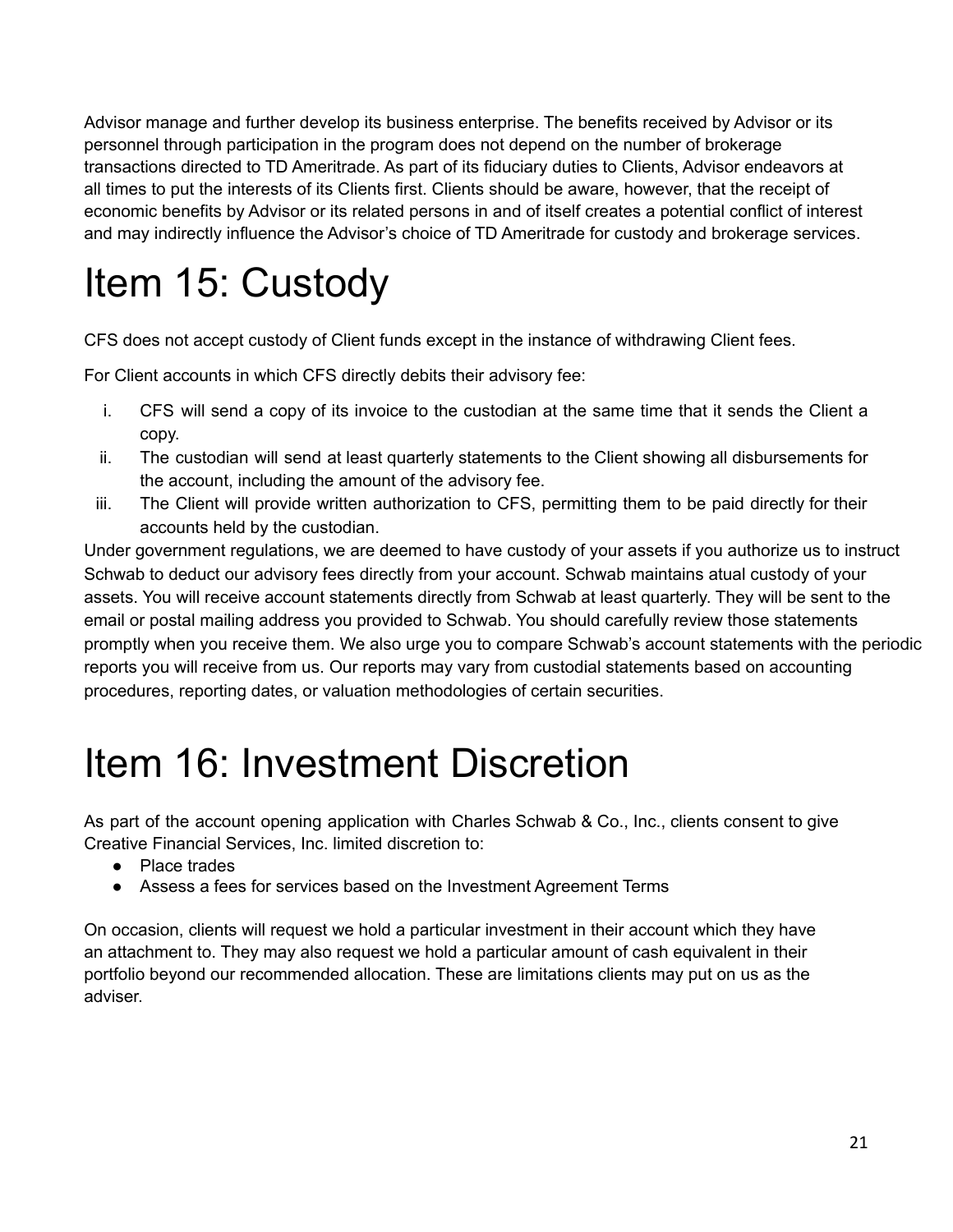# Item 17: Voting Client Securities

Creative Financial Services, Inc. does not vote the security proxies for their clients. The company does receive the voting materials and will, if asked, provide their clients with their opinion on the issues stated in the voting material.

## Item 18: Financial Information

Creative Financial Services, Inc. is registered in the state of Colorado as an S Corporation. In regards to soliciting an upfront payment for fees; Creative Financial Services Inc. does not require or solicit a prepayment fee from clients.

Per Rule 51-4.13 (IA)(A)(2) of the Colorado Securities Act, Creative Financial Services Inc. has a minimum of \$10,000 in net worth.

Once a client's money is deposited with Charles Schwab & Co. and is under the care of Creative Financial Services, Inc., we will begin investing the client's money based on the portfolio recommendations that have been discussed with the client. Normally fees are assessed quarterly. The first fee is deducted on the first day of the 2nd quarter; the percentage is based on the last day of the  $1<sup>st</sup>$  quarter.

CFS will not bill an amount above \$500.00 more than 6 months in advance. We have no financial commitment that impairs our ability to meet contractual and fiduciary commitments to Clients, and we have not been the subject of a bankruptcy proceeding.

## Item 19: Requirements for State-Registered Advisers

### **Jill Isbell**

Educational Background, Business Experience, and Other Business Activities are disclosed in Jill Isbell's Brochure Supplement (ADV Part 2B) below.

**Performance-Based Fees:** CFS is not compensated by performance-based fees.

**Material Disciplinary Disclosures:** No management person at Creative Financial Services, Inc. has ever been involved in an arbitration claim of any kind or been found liable in a civil, self-regulatory organization, or administrative proceeding.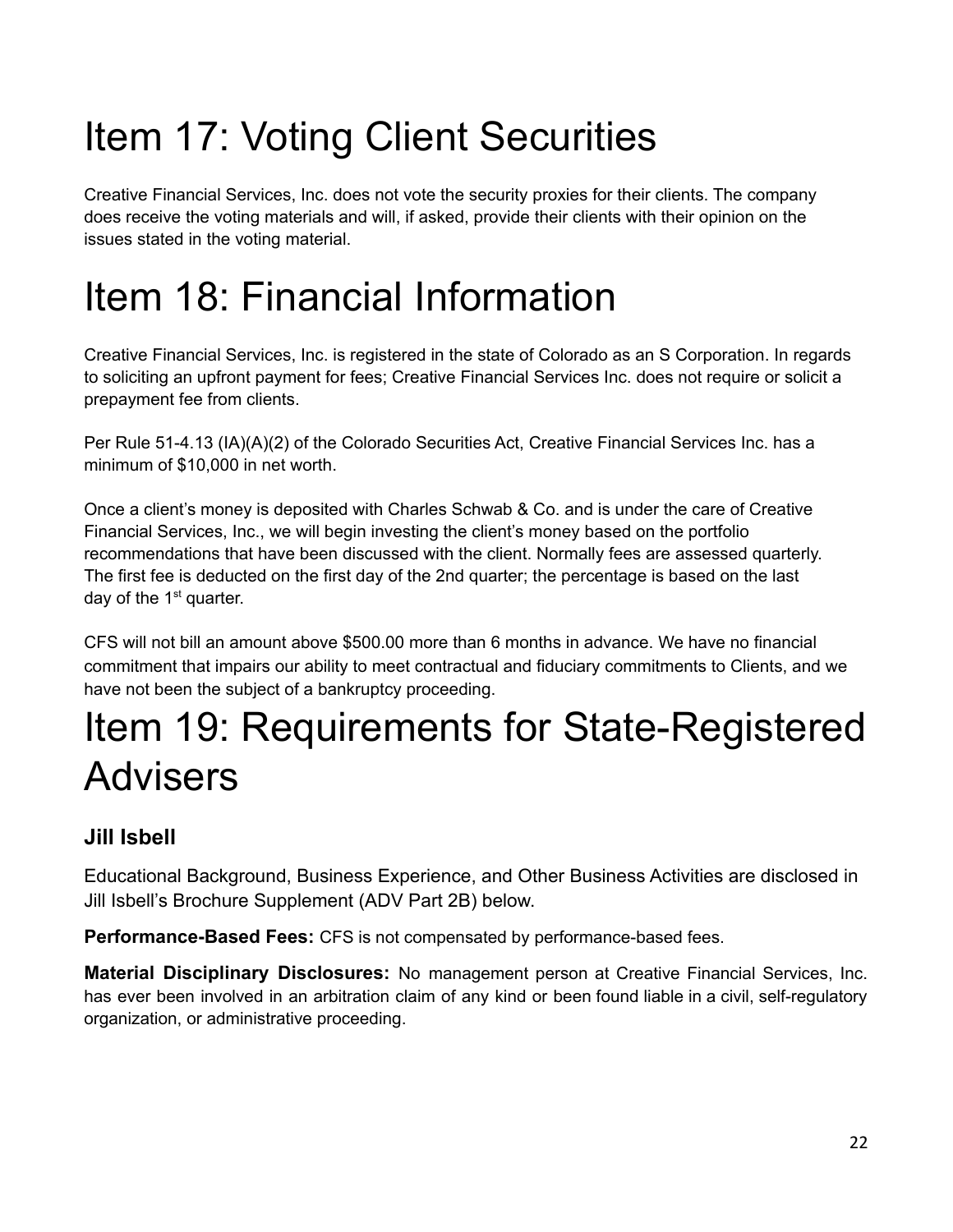#### **Material Relationships That Management Persons Have With Issuers of Securities:**

Creative Financial Services, Inc., nor Jill Isbell, have any relationship or arrangement with issuers of securities, in addition to what is described in Item 10.

**Supervision:** Jill Isbell, as Owner and Chief Compliance Officer of CFS, is responsible for supervision. She may be contacted at the phone number on this brochure supplement.

**Requirements for State Registered Advisers:** Jill Isbell has NOT been involved in an arbitration, civil proceeding, self-regulatory proceeding, administrative proceeding. Jill Isbell was involved in a bankruptcy petition in 2006, which was satisfied in 2007.

**Conflicts of Interest**: Pursuant to California Code of Regulations Section 260.238 (k) any material conflicts of interest regarding the investment adviser, its representatives or any of its employees are disclosed to the Client prior to entering into any Advisory or Financial Planning Agreement.

**Business Continuity Plan**: CFS maintains a written Business Continuity Plan that identifies procedures related to an emergency or significant business disruptions, including the death of the investment adviser or any of its representatives.

#### **Paulette J. Hubbard**

Educational Background, Business Experience, and Other Business Activities are disclosed in Paulette Hubbard's Brochure Supplement (ADV Part 2B) below.

**Performance-Based Fees:** CFS is not compensated by performance-based fees.

**Material Disciplinary Disclosures:** No management person at Creative Financial Services, Inc. has ever been involved in an arbitration claim of any kind or been found liable in a civil, self-regulatory organization, or administrative proceeding.

**Material Relationships That Management Persons Have With Issuers of Securities:** Creative Financial Services, Inc., nor Paulette Hubbard, have any relationship or arrangement with issuers of securities, in addition to what is described in Item 10.

**Supervision:** Jill Isbell, as Owner and Chief Compliance Officer of CFS, is responsible for supervision. She may be contacted at the phone number on this brochure supplement.

**Requirements for State Registered Advisers:** Paulette Hubbard has NOT been involved in an arbitration, civil proceeding, self-regulatory proceeding, administrative proceeding.

**Conflicts of Interest**: Pursuant to California Code of Regulations Section 260.238 (k) any material conflicts of interest regarding the investment adviser, its representatives or any of its employees are disclosed to the Client prior to entering into any Advisory or Financial Planning Agreement.

**Business Continuity Plan**: CFS maintains a written Business Continuity Plan that identifies procedures related to an emergency or significant business disruptions, including the death of the investment adviser or any of its representatives.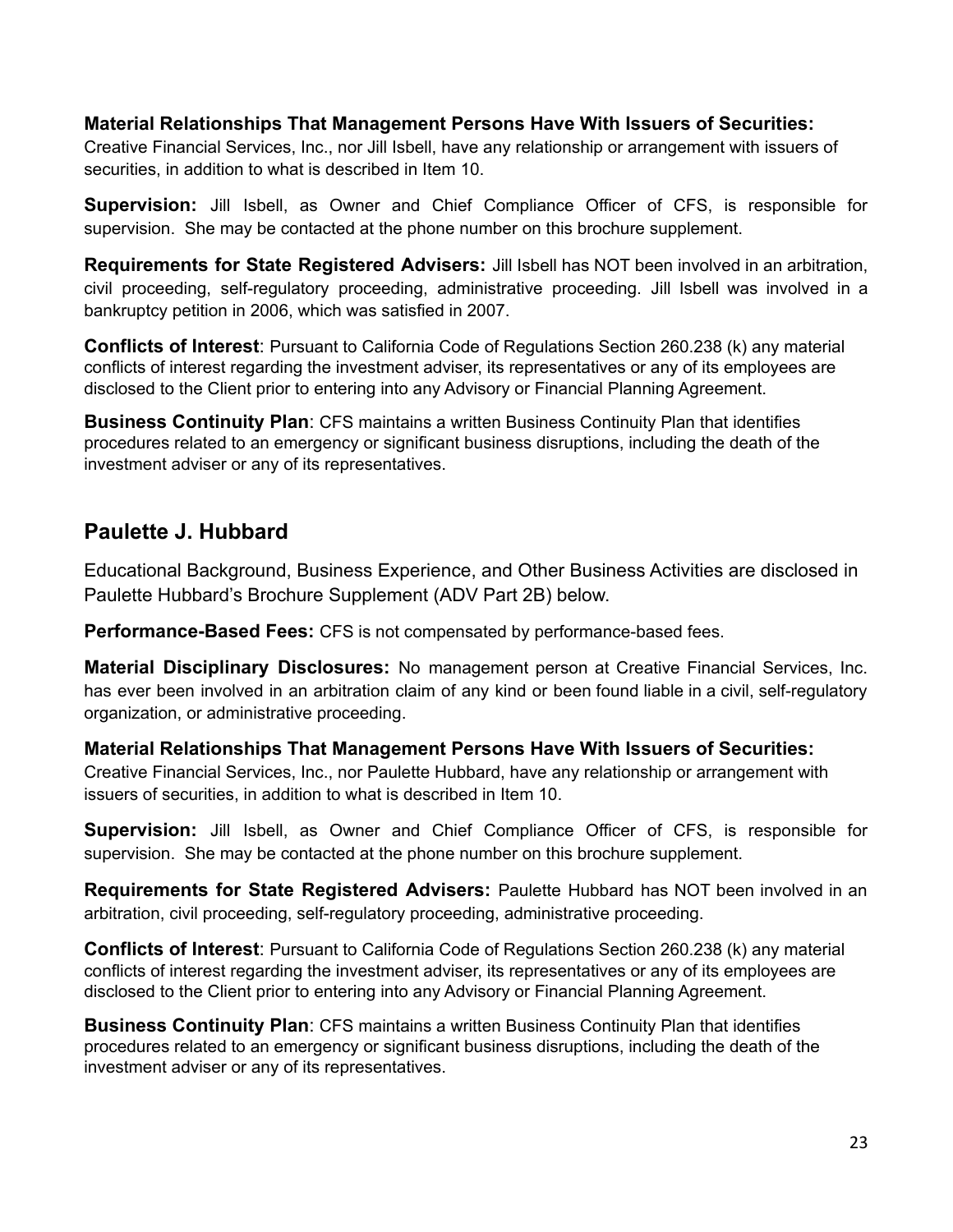#### **Rebecca Miller**

Educational Background, Business Experience, and Other Business Activities are disclosed in Rebecca Miller's Brochure Supplement (ADV Part 2B) below.

**Performance-Based Fees:** CFS is not compensated by performance-based fees.

**Material Disciplinary Disclosures:** No management person at Creative Financial Services, Inc. has ever been involved in an arbitration claim of any kind or been found liable in a civil, self-regulatory organization, or administrative proceeding.

**Material Relationships That Management Persons Have With Issuers of Securities:** Creative Financial Services, Inc., nor Rebecca Miller, have any relationship or arrangement with issuers of securities, in addition to what is described in Item 10.

**Supervision:** Jill Isbell, as Owner and Chief Compliance Officer of CFS, is responsible for supervision. She may be contacted at the phone number on this brochure supplement.

**Requirements for State Registered Advisers:** Rebecca Miller has NOT been involved in an arbitration, civil proceeding, self-regulatory proceeding, administrative proceeding.

**Conflicts of Interest**: Pursuant to California Code of Regulations Section 260.238 (k) any material conflicts of interest regarding the investment adviser, its representatives or any of its employees are disclosed to the Client prior to entering into any Advisory or Financial Planning Agreement.

**Business Continuity Plan**: CFS maintains a written Business Continuity Plan that identifies procedures related to an emergency or significant business disruptions, including the death of the investment adviser or any of its representatives.

### **Shari Carlson**

Educational Background, Business Experience, and Other Business Activities are disclosed in Shari Carlson's Brochure Supplement (ADV Part 2B) below.

**Performance-Based Fees:** CFS is not compensated by performance-based fees.

**Material Disciplinary Disclosures:** No management person at Creative Financial Services, Inc. has ever been involved in an arbitration claim of any kind or been found liable in a civil, self-regulatory organization, or administrative proceeding.

#### **Material Relationships That Management Persons Have With Issuers of Securities:**

Creative Financial Services, Inc., nor Shari Carlson, have any relationship or arrangement with issuers of securities, in addition to what is described in Item 10.

**Supervision:** Jill Isbell, as Owner and Chief Compliance Officer of CFS, is responsible for supervision. She may be contacted at the phone number on this brochure supplement.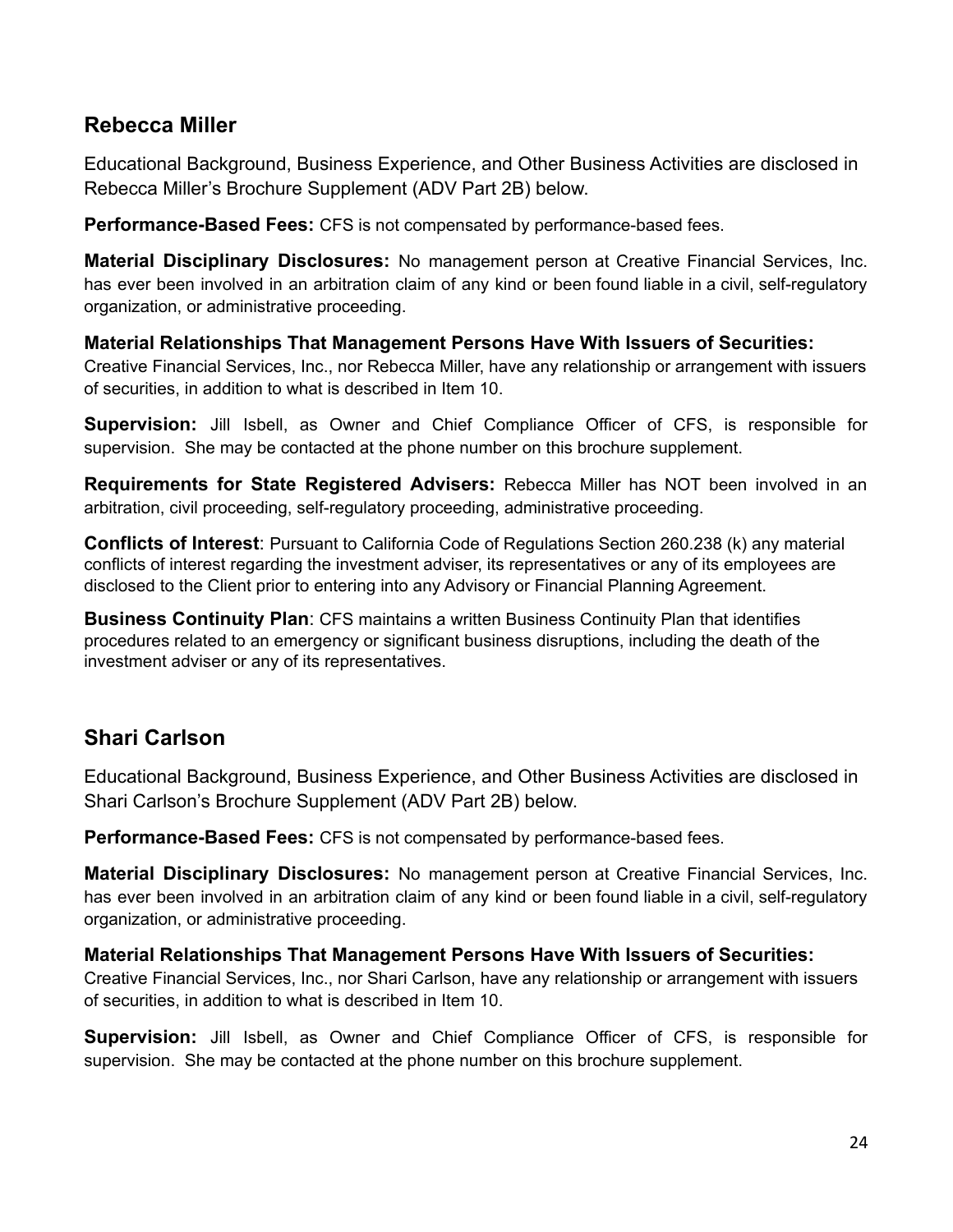**Requirements for State Registered Advisers:** Shari Carlson has NOT been involved in an arbitration, civil proceeding, self-regulatory proceeding, administrative proceeding.

**Conflicts of Interest**: Pursuant to California Code of Regulations Section 260.238 (k) any material conflicts of interest regarding the investment adviser, its representatives or any of its employees are disclosed to the Client prior to entering into any Advisory or Financial Planning Agreement.

**Business Continuity Plan**: CFS maintains a written Business Continuity Plan that identifies procedures related to an emergency or significant business disruptions, including the death of the investment adviser or any of its representatives.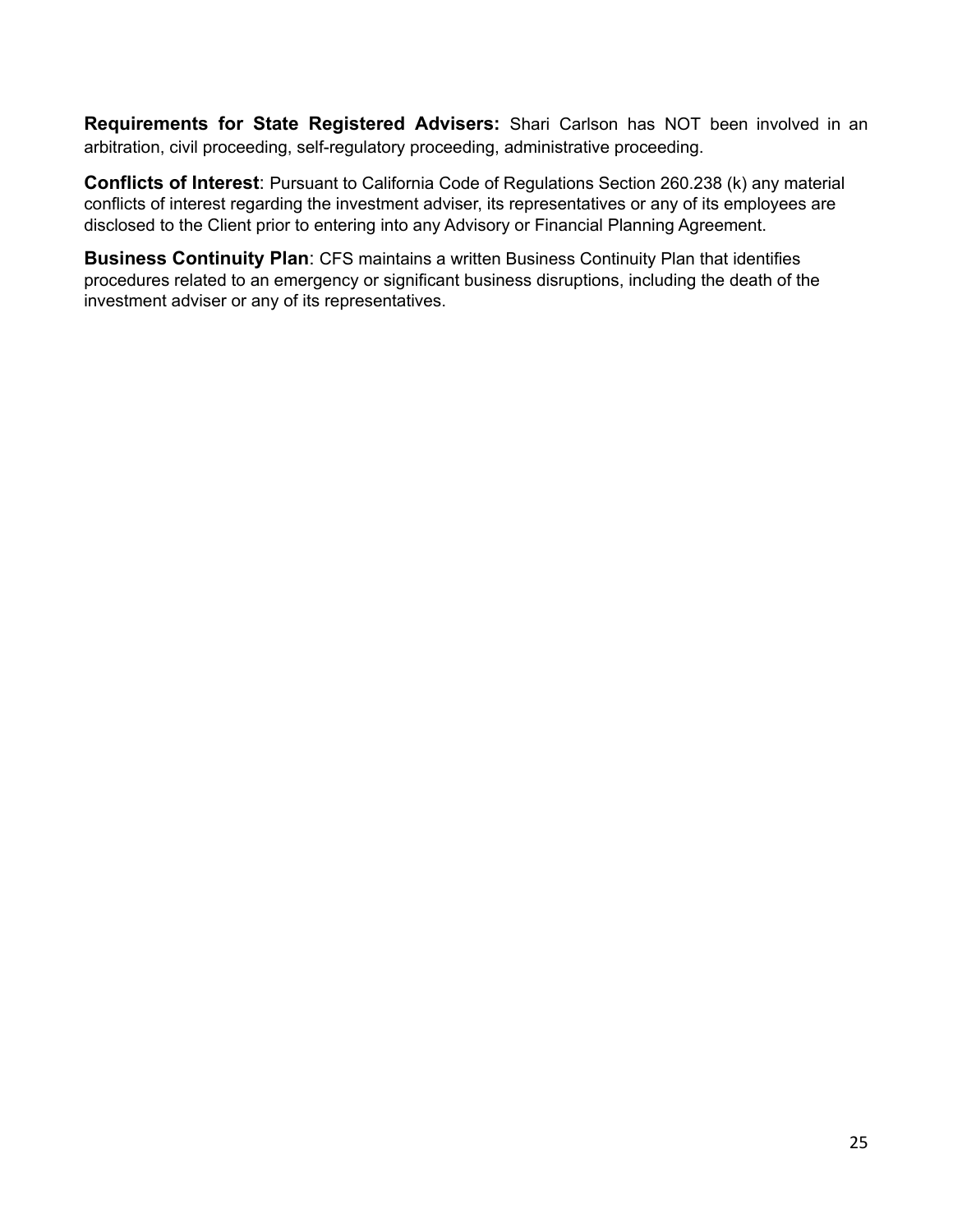Creative Financial Services, Inc.

Colorado Springs, Colorado 80904 (719) 471-4774

Dated March 21, 2022

### Form ADV Part 2B – Brochure Supplement for Jill Isbell

### *For*

### **Jill Isbell - Individual CRD# 5351557**

#### Owner and Chief Compliance Officer

This brochure supplement provides information about Jill Isbell that supplements the Creative Financial Services, Inc. ("CFS") brochure. A copy of that brochure precedes this supplement. Please contact Jill Isbell if the CFS brochure is not included with this supplement or if you have any questions about the contents of this supplement.

Additional information about Jill Isbell is available on the SEC's website at www.adviserinfo.sec.gov which can be found using the identification number 5351557.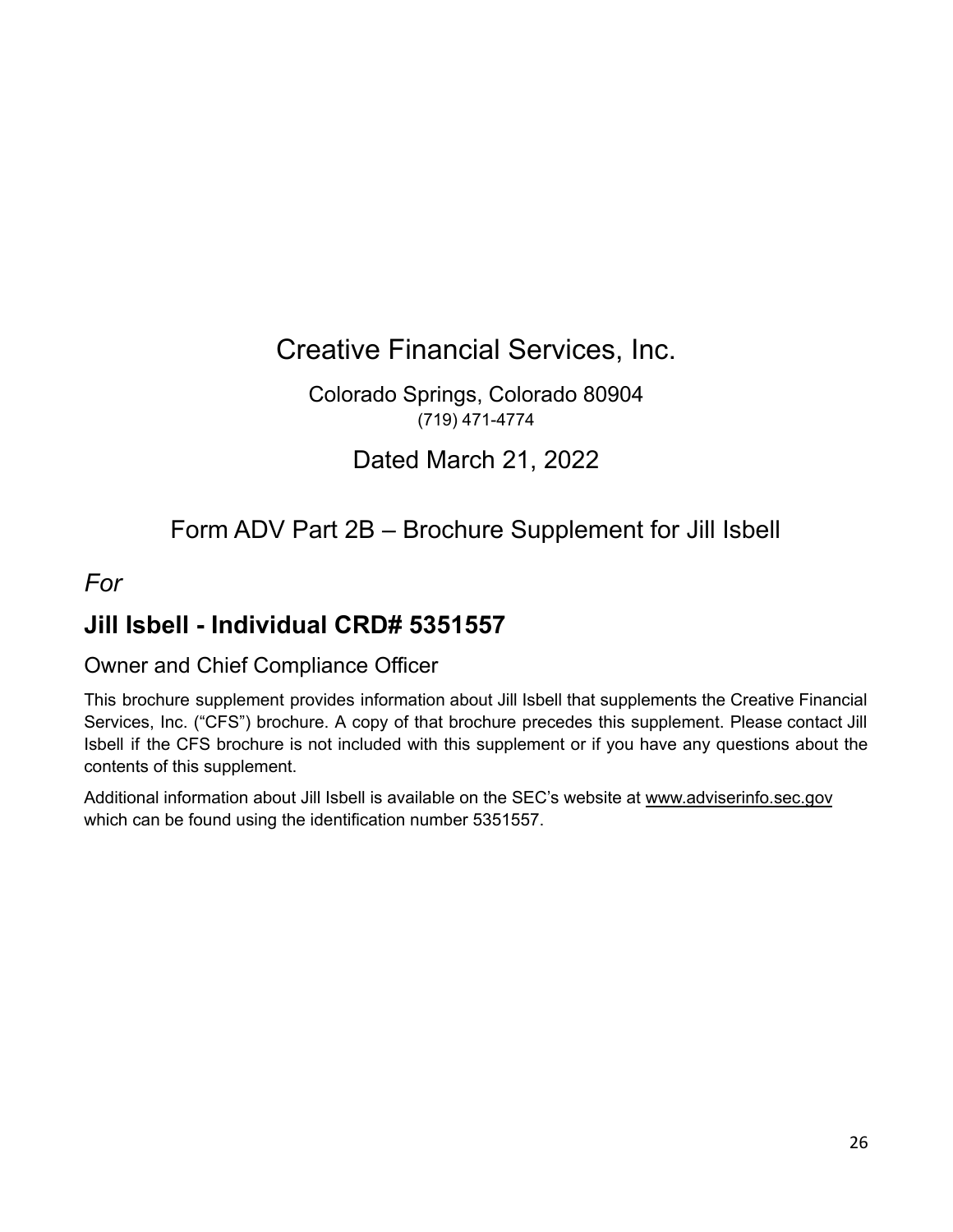## Item 2: Educational Background and Business Experience

### **Jill Isbell**

Born: 1973

### **Educational Background**

● 2005 – Bachelor's of Science in Accounting, University of Colorado at Colorado Springs

#### **Business Experience**

- 06/2021 Present, Blend Financial Inc. dba Origin Financial, Financial Planner
- 05/2019 Present, Creative Financial Services, Inc., Owner and CCO
- 09/2015 05/2019, Charles Schwab & Co., VP, Financial Consultant
- 03/2011 09/2015, LPL Financial, Registered Representative
- 09/2009 02/2011, Edward Jones, Financial Advisor
- 05/2007 08/2009, T. Rowe Price Investment Services, Inc., CCG Compliance Associate

### **Professional Designations, Licensing & Exams**

**CFP (Certified Financial Planner)**®**:** The CERTIFIED FINANCIAL PLANNER™, CFP® and federally registered CFP (with flame design) marks (collectively, the "CFP® marks") are professional certification marks granted in the United States by Certified Financial Planner Board of Standards, Inc. ("CFP Board").

The CFP® certification is a voluntary certification; no federal or state law or regulation requires financial planners to hold CFP® certification. It is recognized in the United States and a number of other countries for its (1) high standard of professional education; (2) stringent code of conduct and standards of practice; and (3) ethical requirements that govern professional engagements with Clients. Currently, more than 71,000 individuals have obtained CFP® certification in the United States.

To attain the right to use the CFP® marks, an individual must satisfactorily fulfill the following requirements:

- Education Complete an advanced college-level course of study addressing the financial planning subject areas that CFP Board's studies have determined as necessary for the competent and professional delivery of financial planning services, and attain a Bachelor's Degree from a regionally accredited United States college or university (or its equivalent from a foreign university). CFP Board's financial planning subject areas include insurance planning and risk management, employee benefits planning, investment planning, income tax planning, retirement planning, and estate planning;
- Examination Pass the comprehensive CFP® Certification Examination. The examination includes case studies and Client scenarios designed to test one's ability to correctly diagnose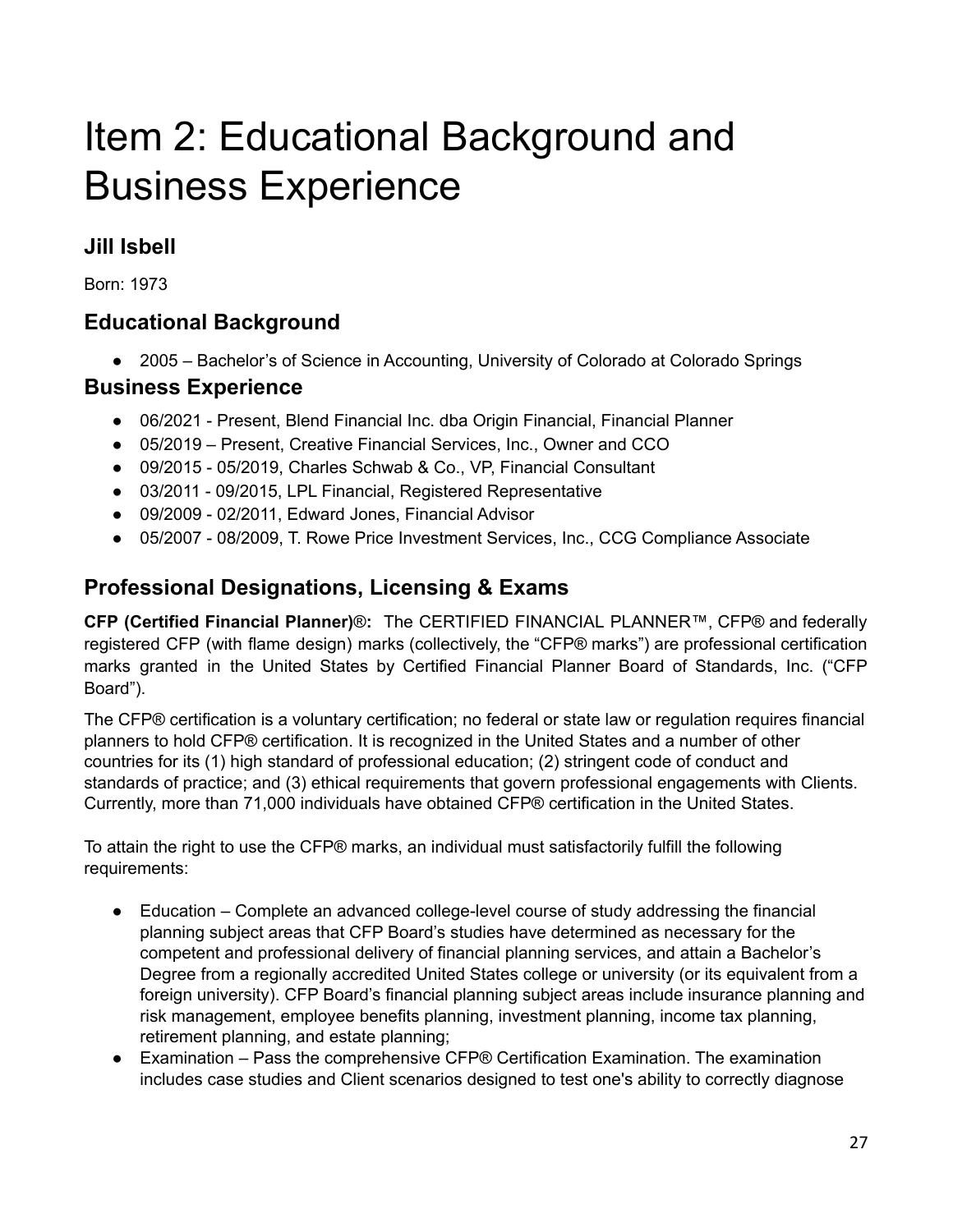financial planning issues and apply one's knowledge of financial planning to real-world circumstances;

- Experience Complete at least three years of full-time financial planning-related experience (or the equivalent, measured as 2,000 hours per year); and
- Ethics Agree to be bound by CFP Board's *Standards of Professional Conduct*, a set of documents outlining the ethical and practice standards for CFP® professionals.

Individuals who become certified must complete the following ongoing education and ethics requirements in order to maintain the right to continue to use the CFP® marks:

- Continuing Education Complete 30 hours of continuing education hours every two years, including two hours on the *Code of Ethics* and other parts of the S*tandards of Professional Conduct*, to maintain competence and keep up with developments in the financial planning field; and
- Ethics Renew an agreement to be bound by the *Standards of Professional Conduct*. The *Standards* prominently require that CFP® professionals provide financial planning services at a fiduciary standard of care. This means CFP® professionals must provide financial planning services in the best interests of their Clients.

CFP® professionals who fail to comply with the above standards and requirements may be subject to CFP Board's enforcement process, which could result in suspension or permanent revocation of their CFP® certification.

# Item 3: Disciplinary Information

No management person at Creative Financial Services, Inc. has ever been involved in an arbitration claim of any kind or been found liable in a civil, self-regulatory organization, or administrative proceeding.

## Item 4: Other Business Activities

Jill Isbell is the sole owner of Creative Financial Tax Services, LLC, a separate and unaffiliated tax services firm. The amount of time spent on this outside activity is minimal, none of which is during normal business hours. Clients of Creative Financial Tax Services, LLC may also be advisory clients of CFS. There is no client referral arrangement in place between CFS and Creative Financial Tax Services, Inc. Clients who engage both entities will do so under separate agreements and will pay separate fees to each entity.

Jill Isbell is contracted out as a financial planner for Origin Financial. There is no relationship that exists between CFS and Origin Financial. This arrangement may present a material conflict of interest because Jill Isbell might be incentivized to refer Origin's clients to CFS's services. Though this is highly unlikely, CFS will address this conflict of interest by conducting proper due diligence on any prospective clients, and will only accept clients if CFS's services are truly suitable to the client's needs.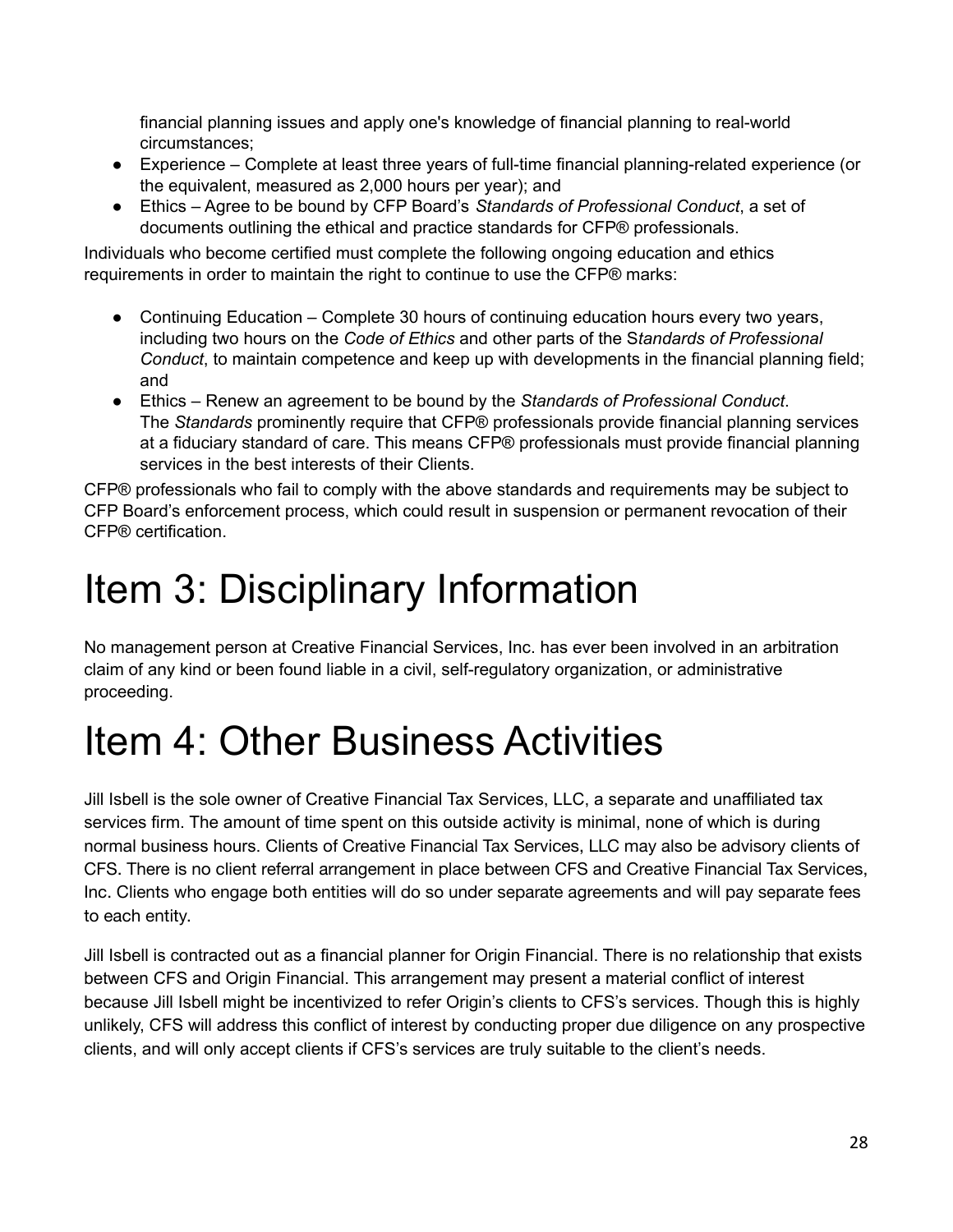# Item 5: Additional Compensation

Jill Isbell does not receive any economic benefit from any person, company, or organization, in exchange for providing Clients advisory services through CFS.

# Item 6: Supervision

Jill Isbell, as Owner and Chief Compliance Officer of CFS, is responsible for supervision. She may be contacted at the phone number on this brochure supplement.

## Item 7: Requirements for State Registered Advisers

Jill Isbell has NOT been involved in an arbitration, civil proceeding, self-regulatory proceeding, administrative proceeding, or a bankruptcy petition.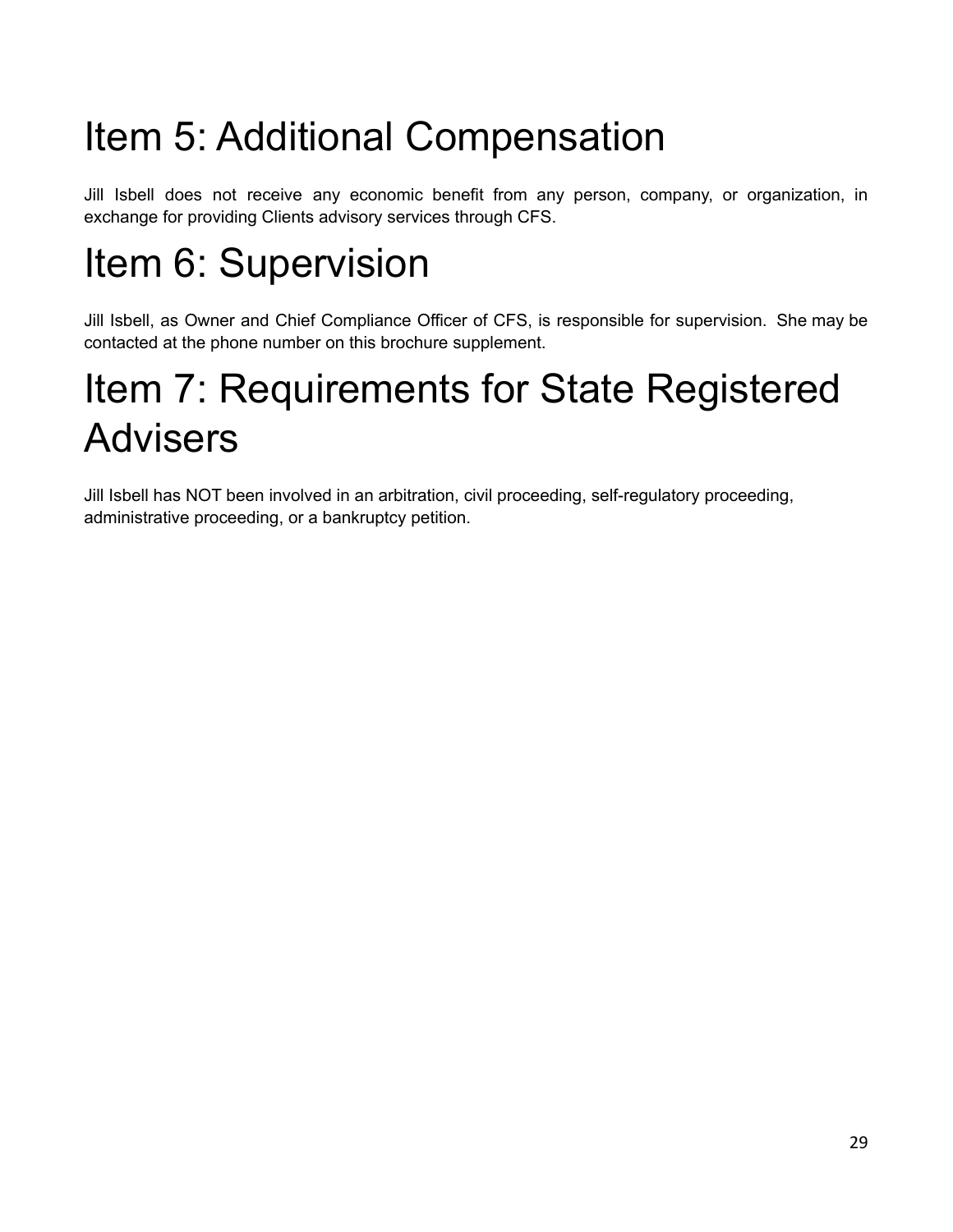## Creative Financial Services, Inc.

Colorado Springs, Colorado 80904 (719) 471-4774

Dated March 21, 2022

Form ADV Part 2B – Brochure Supplement for Paulette Hubbard

*For*

### **Paulette Hubbard - Individual CRD# 1093381**

#### Financial Advisor

This brochure supplement provides information about Paulette Hubbard that supplements the Creative Financial Services, Inc. ("CFS") brochure. A copy of that brochure precedes this supplement. Please contact Jill Isbell if the CFS brochure is not included with this supplement or if you have any questions about the contents of this supplement.

Additional information about Paulette Hubbard is available on the SEC's website at www.adviserinfo.sec.gov which can be found using the identification number 1093381.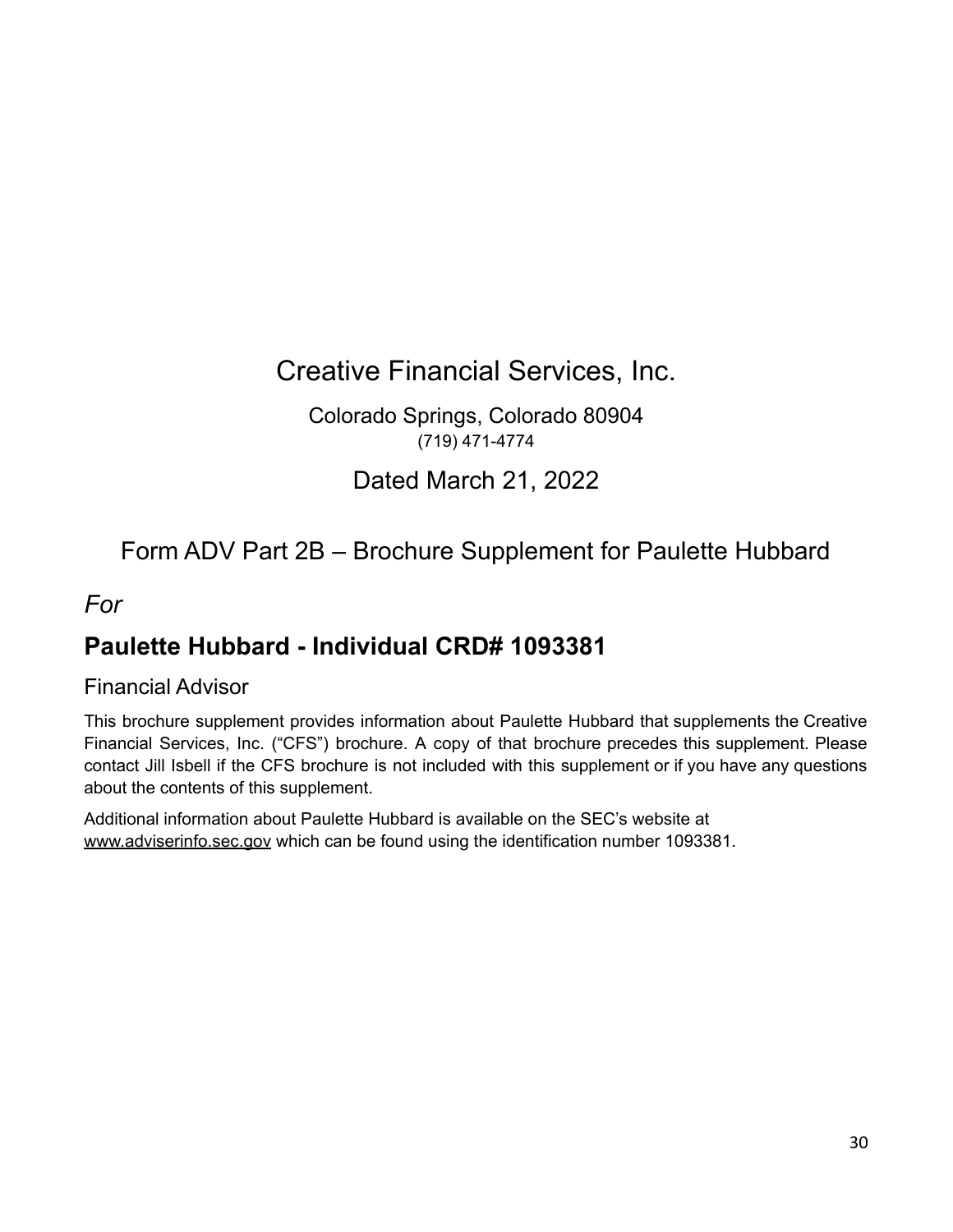## Item 2: Educational Background and Business Experience

### **Paulette Hubbard**

Born: 1949

#### **Educational Background**

● 1971 – Bachelor of Science in Psychology, University of Oklahoma

#### **Business Experience**

- 10/1998 Present, Creative Financial Services, Inc., Financial Advisor
- 11/1987 10/1998, Vestax Securities Corporation, Financial Planner
- 09/1985 11/1987, Fletcher Associates, Financial Planner

### **Professional Designations, Licensing & Exams**

**CFP (Certified Financial Planner)**®**:** The CERTIFIED FINANCIAL PLANNER™, CFP® and federally registered CFP (with flame design) marks (collectively, the "CFP® marks") are professional certification marks granted in the United States by Certified Financial Planner Board of Standards, Inc. ("CFP Board").

The CFP® certification is a voluntary certification; no federal or state law or regulation requires financial planners to hold CFP® certification. It is recognized in the United States and a number of other countries for its (1) high standard of professional education; (2) stringent code of conduct and standards of practice; and (3) ethical requirements that govern professional engagements with Clients. Currently, more than 71,000 individuals have obtained CFP® certification in the United States.

To attain the right to use the CFP® marks, an individual must satisfactorily fulfill the following requirements:

● Education – Complete an advanced college-level course of study addressing the financial planning subject areas that CFP Board's studies have determined as necessary for the competent and professional delivery of financial planning services, and attain a Bachelor's Degree from a regionally accredited United States college or university (or its equivalent from a foreign university). CFP Board's financial planning subject areas include insurance planning and risk management, employee benefits planning, investment planning, income tax planning, retirement planning, and estate planning;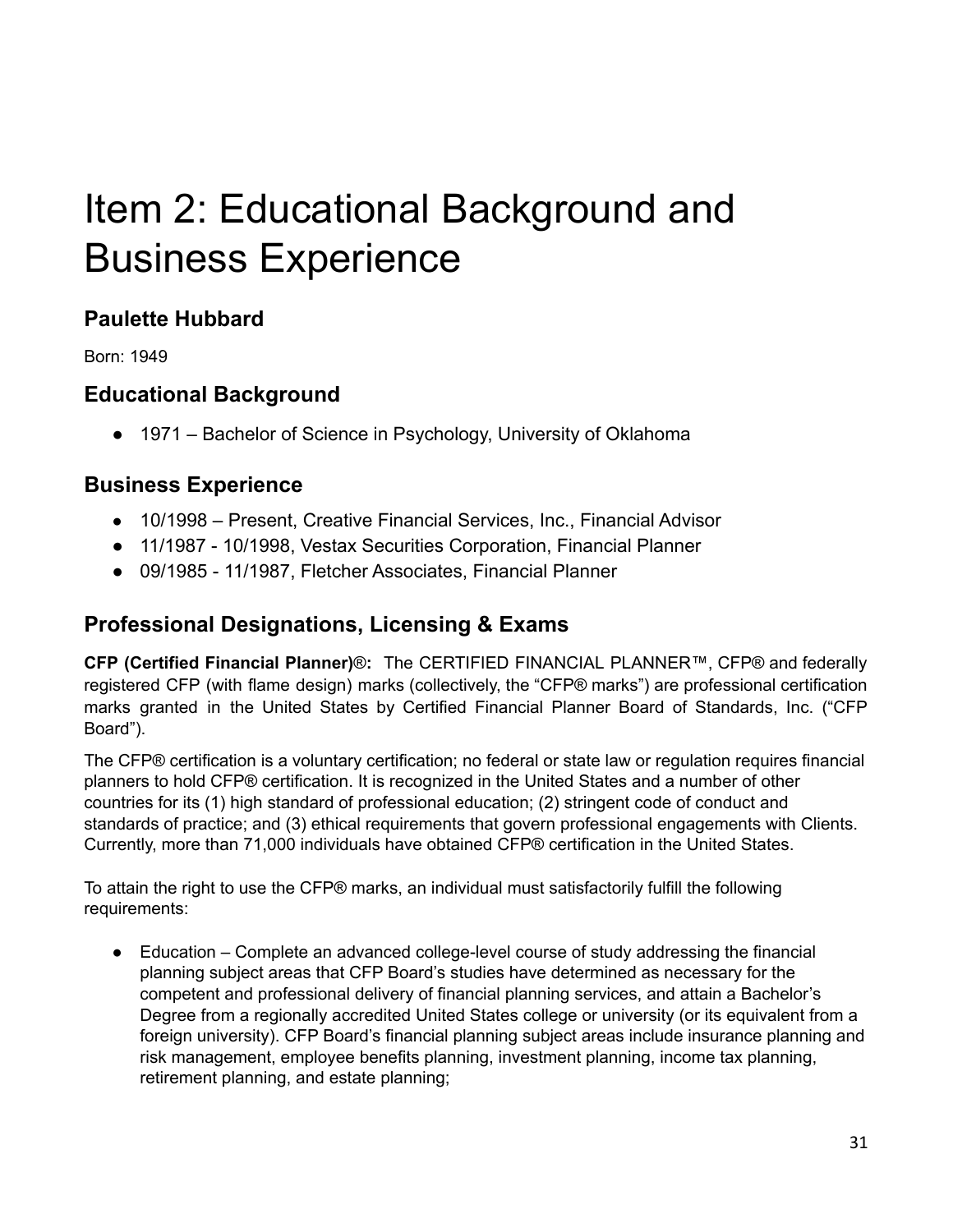- $\bullet$  Examination Pass the comprehensive CFP® Certification Examination. The examination includes case studies and Client scenarios designed to test one's ability to correctly diagnose financial planning issues and apply one's knowledge of financial planning to real-world circumstances;
- Experience Complete at least three years of full-time financial planning-related experience (or the equivalent, measured as 2,000 hours per year); and
- Ethics Agree to be bound by CFP Board's *Standards of Professional Conduct*, a set of documents outlining the ethical and practice standards for CFP® professionals.

Individuals who become certified must complete the following ongoing education and ethics requirements in order to maintain the right to continue to use the CFP® marks:

- Continuing Education Complete 30 hours of continuing education hours every two years, including two hours on the *Code of Ethics* and other parts of the S*tandards of Professional Conduct*, to maintain competence and keep up with developments in the financial planning field; and
- Ethics Renew an agreement to be bound by the *Standards of Professional Conduct*. The *Standards* prominently require that CFP® professionals provide financial planning services at a fiduciary standard of care. This means CFP® professionals must provide financial planning services in the best interests of their Clients.

CFP® professionals who fail to comply with the above standards and requirements may be subject to CFP Board's enforcement process, which could result in suspension or permanent revocation of their CFP® certification.

## Item 3: Disciplinary Information

No management person at Creative Financial Services, Inc. has ever been involved in an arbitration claim of any kind or been found liable in a civil, self-regulatory organization, or administrative proceeding.

## Item 4: Other Business Activities

Paulette J. Hubbard is not involved in any other business activities.

# Item 5: Additional Compensation

Paulette Hubbard does not receive any economic benefit from any person, company, or organization, in exchange for providing Clients advisory services through CFS.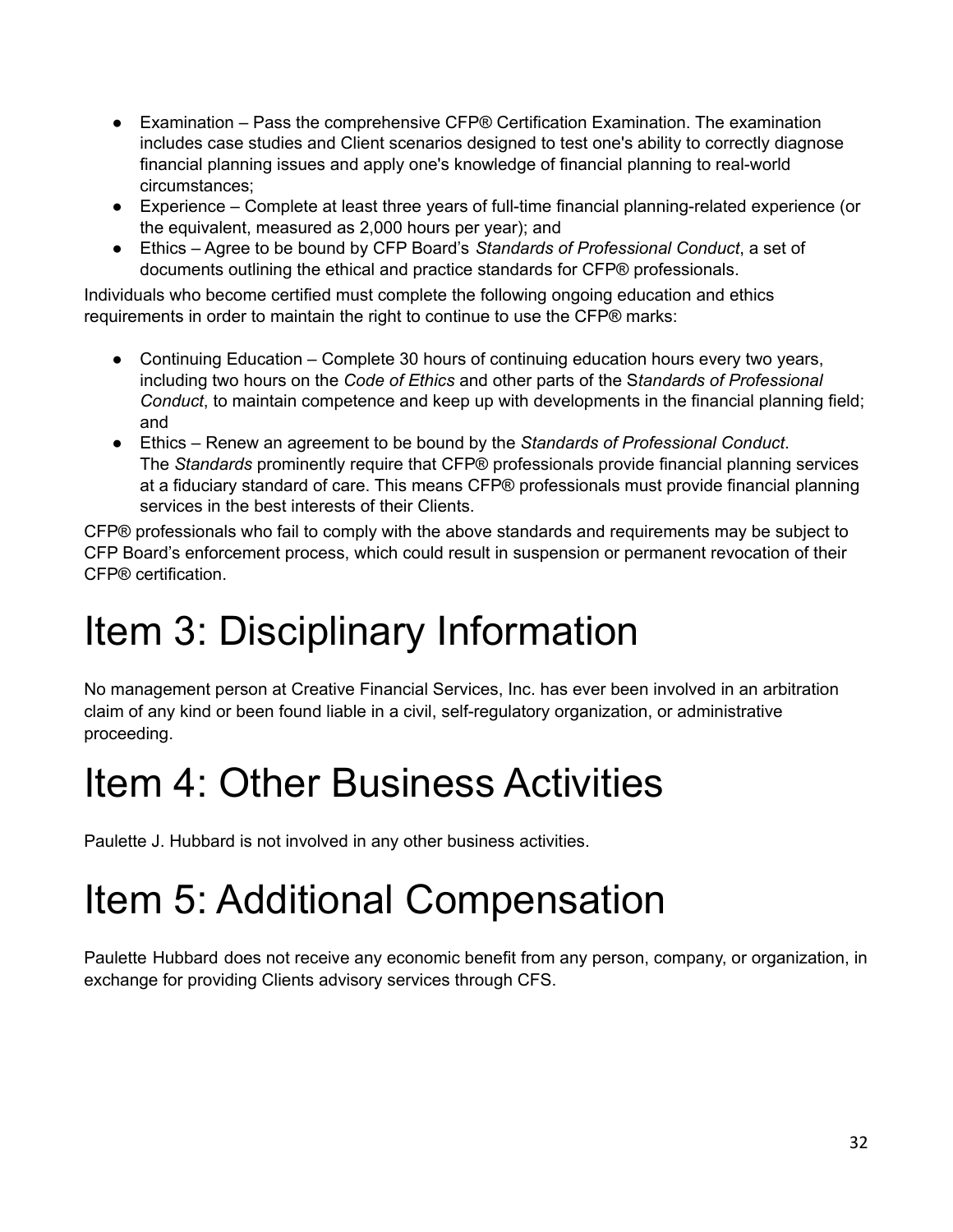# Item 6: Supervision

Jill Isbell, as Owner and Chief Compliance Officer of CFS, is responsible for supervision. She may be contacted at the phone number on this brochure supplement.

## Item 7: Requirements for State Registered Advisers

Paulette Hubbard has NOT been involved in an arbitration, civil proceeding, self-regulatory proceeding, administrative proceeding, or a bankruptcy petition.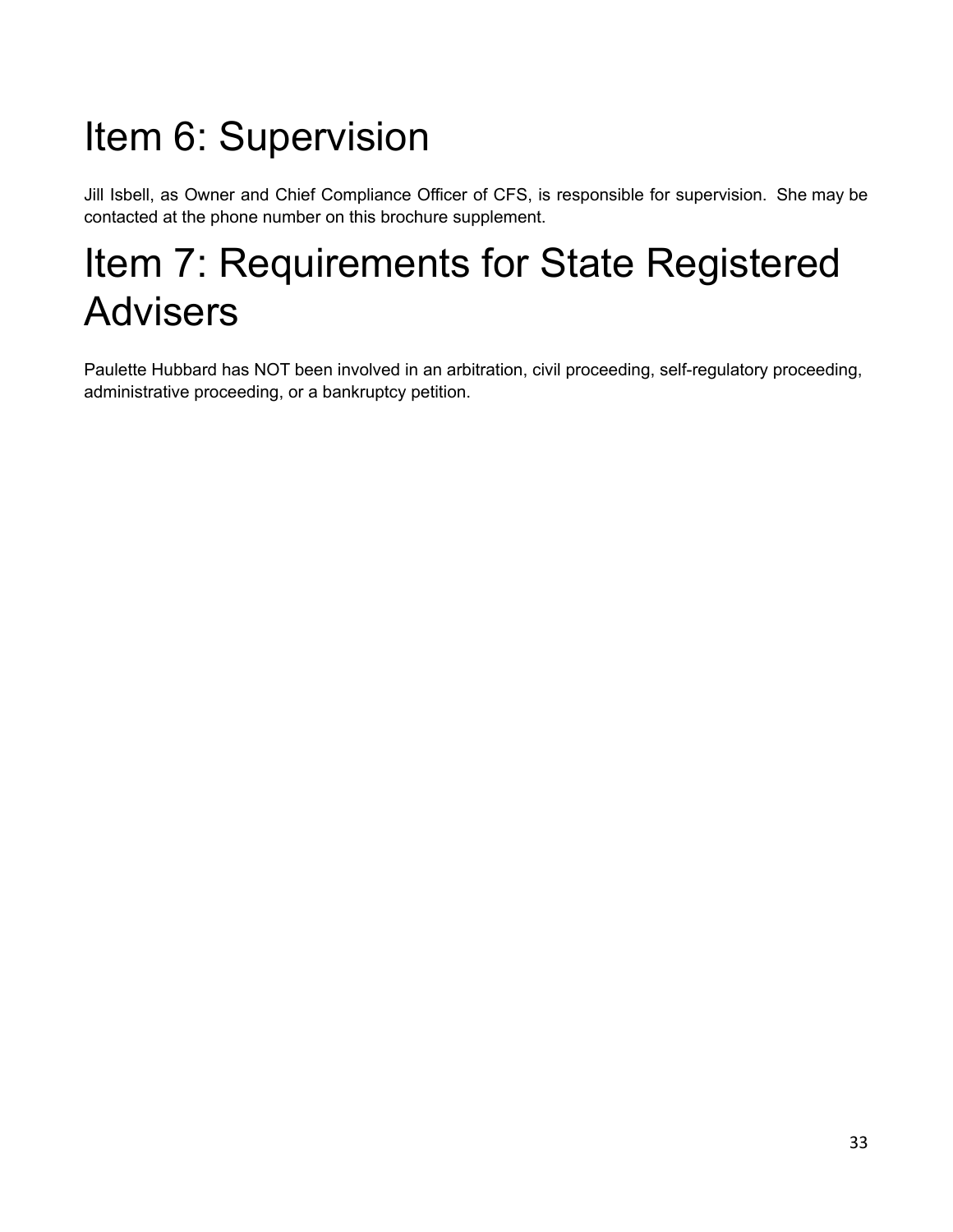## Creative Financial Services, Inc.

Colorado Springs, Colorado 80904 (719) 471-4774

Dated March 21, 2022

## Form ADV Part 2B – Brochure Supplement for Rebecca Miller

#### *For*

### **Rebecca Miller - Individual CRD# 6556936**

#### Financial Advisor

This brochure supplement provides information about Rebecca Miller that supplements the Creative Financial Services, Inc. ("CFS") brochure. A copy of that brochure precedes this supplement. Please contact Jill Isbell if the CFS brochure is not included with this supplement or if you have any questions about the contents of this supplement.

Additional information about Rebecca Miller is available on the SEC's website at www.adviserinfo.sec.gov which can be found using the identification number 6556936.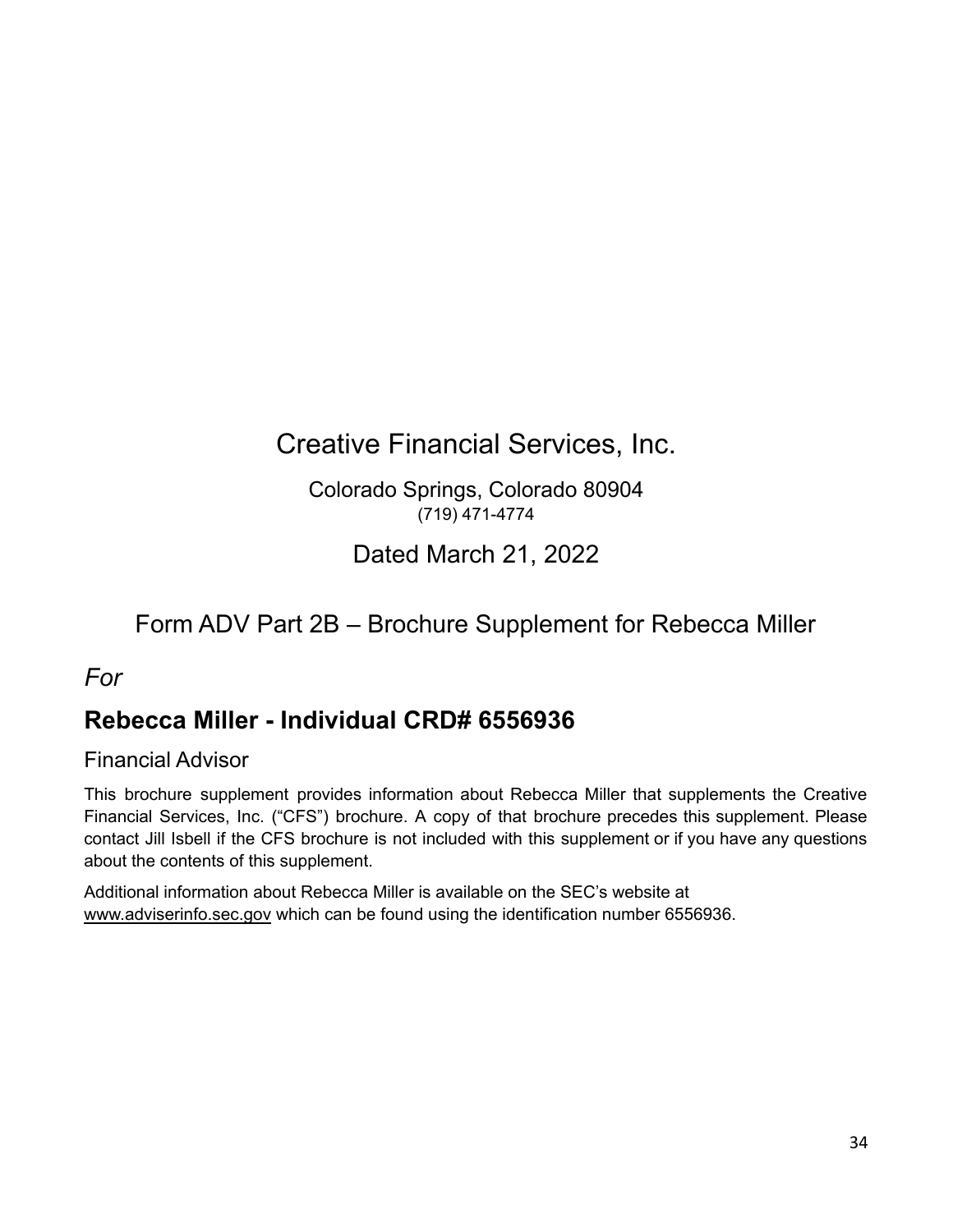## Item 2: Educational Background and Business Experience

### **Rebecca Miller**

Born: 1967

### **Educational Background**

● 1989 – Bachelor's Degree in Human Development & Family Services, Colorado State **University** 

### **Business Experience**

● 07/2014 – Present, Creative Financial Services, Inc., Financial Advisor

### **Professional Designations, Licensing & Exams**

The Accredited Asset Management Specialist (AAMS) is a professional designation awarded by the College for Financial Planning (CFFP) to financial professionals who successfully complete a self-study program, pass an online, closed-book, proctored exam, and agree to comply with a code of ethics.

Successful applicants earn the right to use the AAMS designation with their names for two years, The AAMS consists of 12 modules, starting with a review of the asset management process, and then covering a broad range of topics, such as investments, insurance, taxation, retirement and estate planning issues. 16 hours of continuing education is required every 2 years to maintain the designation.

# Item 3: Disciplinary Information

No management person at Creative Financial Services, Inc. has ever been involved in an arbitration claim of any kind or been found liable in a civil, self-regulatory organization, or administrative proceeding.

# Item 4: Other Business Activities

Rebecca Miller is not involved in any other business activities.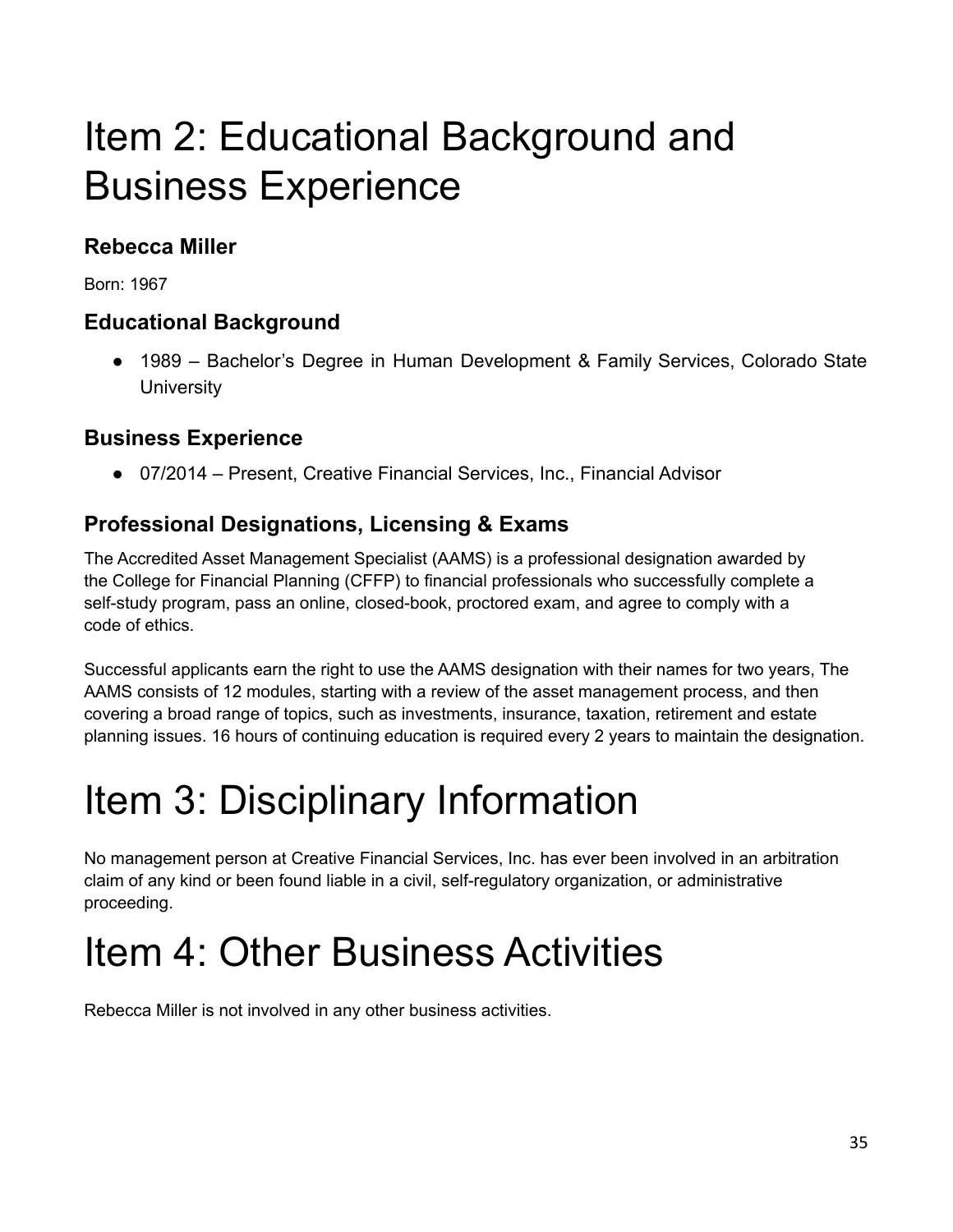# Item 5: Additional Compensation

Rebecca Miller does not receive any economic benefit from any person, company, or organization, in exchange for providing Clients advisory services through CFS.

# Item 6: Supervision

Jill Isbell, as Owner and Chief Compliance Officer of CFS, is responsible for supervision. She may be contacted at the phone number on this brochure supplement.

## Item 7: Requirements for State Registered Advisers

Rebecca Miller has NOT been involved in an arbitration, civil proceeding, self-regulatory proceeding, administrative proceeding, or a bankruptcy petition.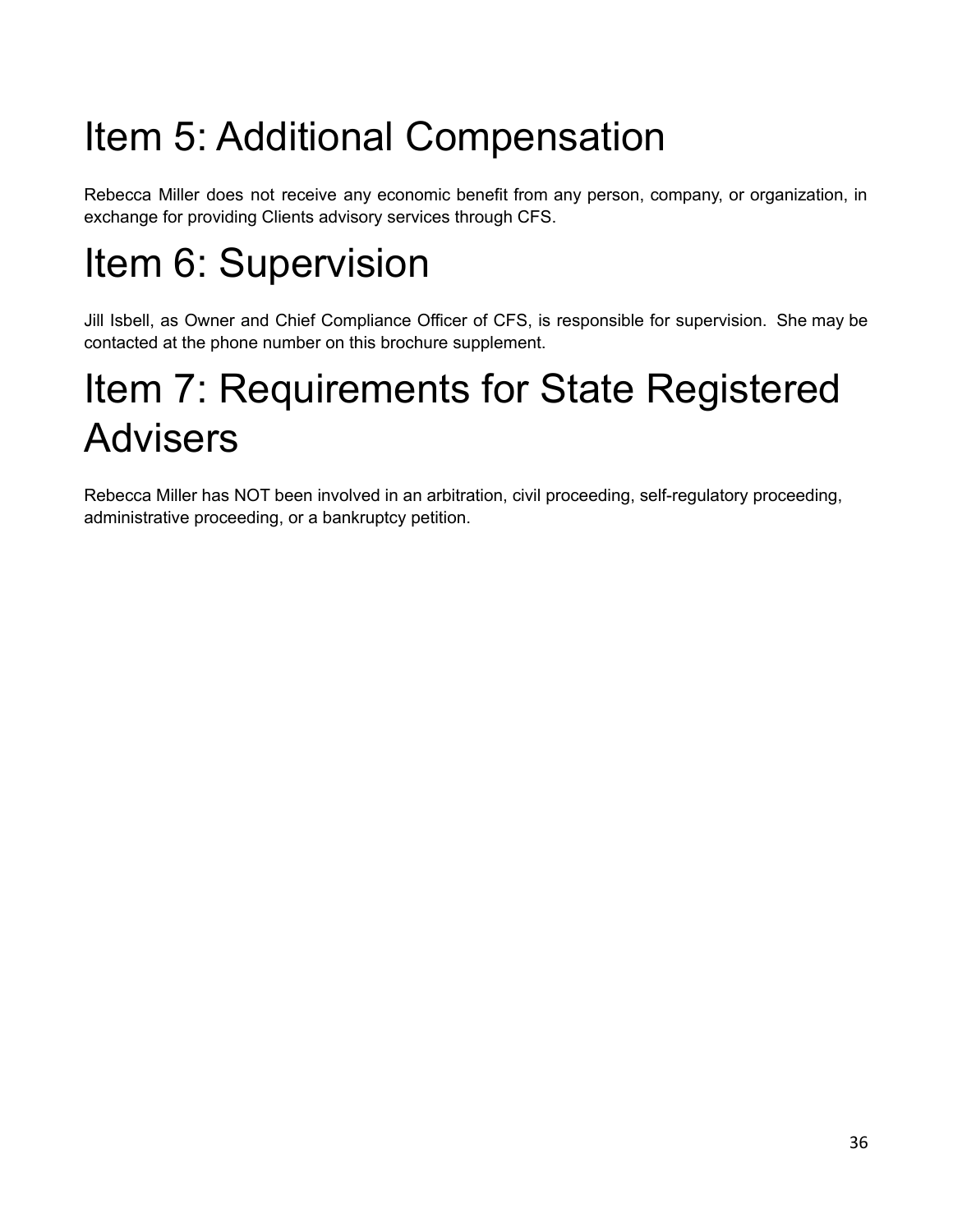Creative Financial Services, Inc.

Colorado Springs, Colorado 80904 (719) 471-4774

Dated March 21, 2022

Form ADV Part 2B – Brochure Supplement for Shari Carlson

### **Shari Carlson - Individual CRD# 7079009**

#### Financial Consultant

This brochure supplement provides information about Shari Carlson that supplements the Creative Financial Services, Inc. ("CFS") brochure. A copy of that brochure precedes this supplement. Please contact Jill Isbell if the CFS brochure is not included with this supplement or if you have any questions about the contents of this supplement.

Additional information about Shari Carlson is available on the SEC's website at www.adviserinfo.sec.gov which can be found using the identification number 7079009.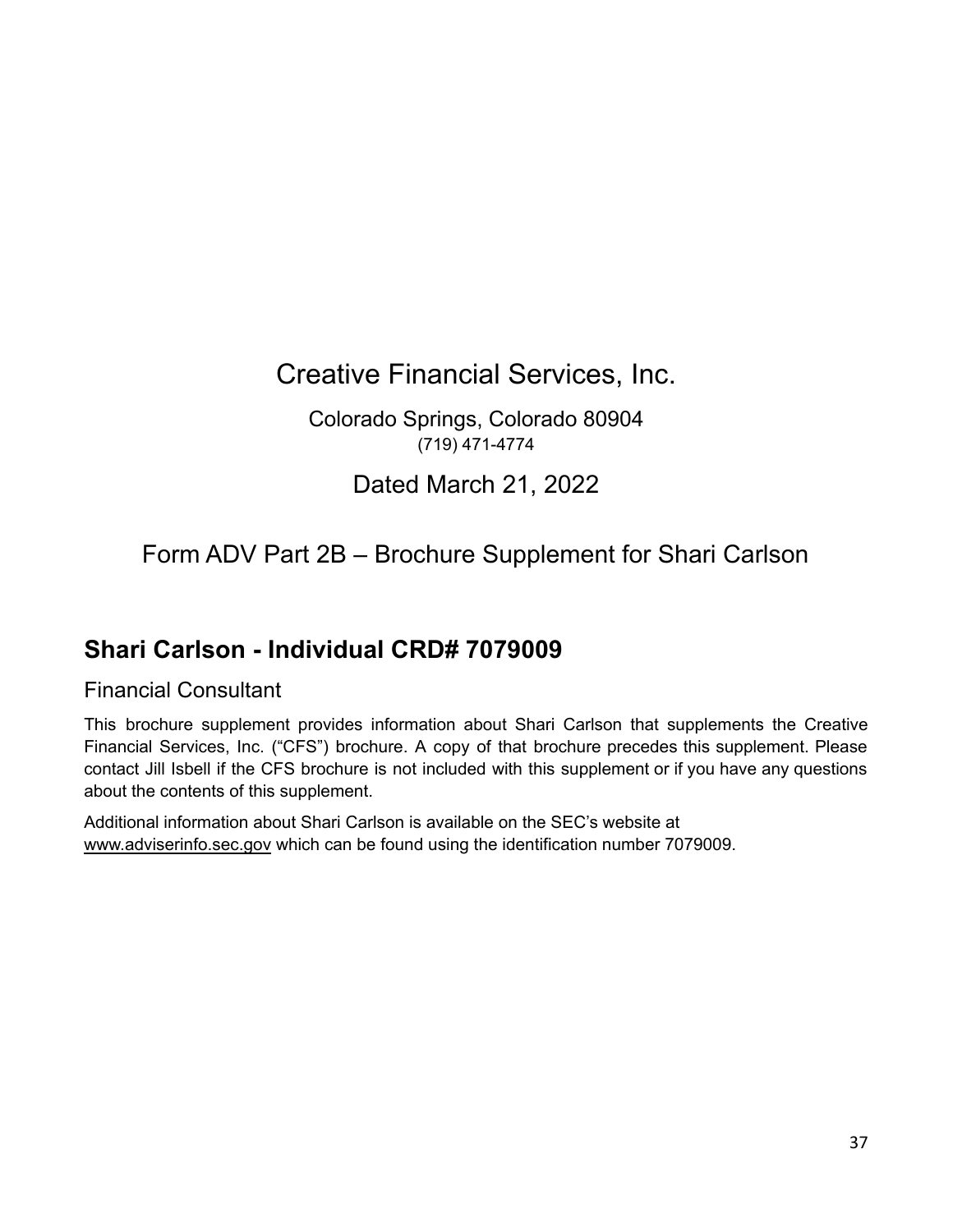## Item 2: Educational Background and Business Experience

### **Shari Carlson**

Born: 1988

### **Educational Background**

- 2021 Master of Nonprofit Management, Regis University
- 2014 Bachelor of Science in Psychology, Regis University

### **Business Experience**

- 03/2022 Present, Creative Financial Services, Inc., Financial Consultant
- 10/2021 Present, Collaborative Consulting Group LLC, Managing Member
- 02/2020 03/2022, Phoenix Fiscal Inc, CEO
- 08/2021 03/2022, Modern Financial LLC, Administrative Assistant
- 01/2021 07/2021, Isaac Financial Services, Administrative Assistant / Business Development
- 01/2021 07/2021, Cambridge Investment Research, Administrative Assistant / Business Development
- 03/2019 01/2021, Mutual of Omaha Investor Services, Financial Advisor
- 02/2019 01/2021, Mutual of Omaha Insurance Company, Agent
- 10/2012 02/2019, Vectra Bank Colorado, Relationship Bank
- 07/2012 05/2014, Golden Bell Camp and Conference Center, Lead Cook
- 03/2012 07/2012, Trustco Bank, Teller

# Item 3: Disciplinary Information

No management person at Creative Financial Services, Inc. has ever been involved in an arbitration claim of any kind or been found liable in a civil, self-regulatory organization, or administrative proceeding.

# Item 4: Other Business Activities

Shari Carlson is involved in the following other business activities, none of which create a conflict of interest or prevent Shari from providing sound advisory services to CFS' advisory clients:

● 02/2022 - Present, Geneva Financial, Business Development, Not investment-related, Time Spent: 40 hours per month, 0 hours per month during trading hours